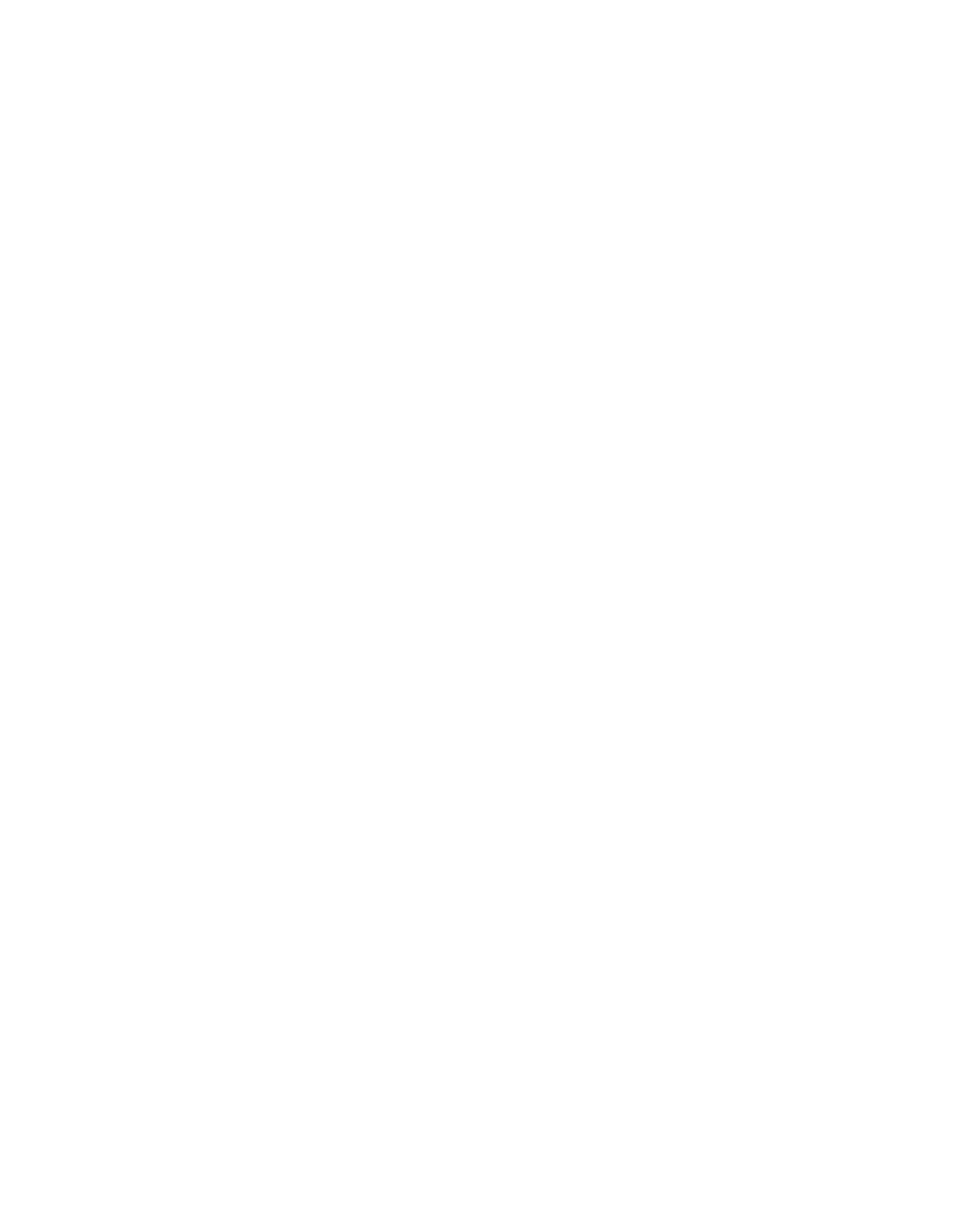## **CONTENTS:**

| $\mathbf{1}$            |                | <b>Introduction</b>                     | $\mathbf{1}$   |
|-------------------------|----------------|-----------------------------------------|----------------|
|                         | 1.1            |                                         | $\overline{1}$ |
|                         | 1.2            |                                         | -1             |
|                         | 1.3            |                                         | $\overline{2}$ |
|                         | 1.4            |                                         | $\overline{3}$ |
|                         | 1.5            |                                         | 3              |
|                         | 1.6            |                                         | 3              |
| $\overline{2}$          |                | <b>Project background</b>               | 5              |
|                         | 2.1            |                                         | 5              |
| $\mathbf{3}$            |                | <b>Installation</b>                     | 7              |
|                         | 3.1            |                                         | $\overline{7}$ |
|                         | 3.2            |                                         | $\overline{7}$ |
|                         | 3.3            |                                         | 8              |
| $\overline{\mathbf{4}}$ |                | <b>Components</b>                       | $\overline{9}$ |
|                         | 4.1            |                                         | 9              |
|                         | 4.2            |                                         | 10             |
|                         | 4.3            |                                         | 12             |
| 5                       |                | <b>Getting started</b>                  | 15             |
|                         |                |                                         |                |
|                         | 5.1            |                                         | 15             |
|                         | 5.2            |                                         | 16             |
| 6                       | <b>Samples</b> |                                         | 17             |
|                         | 6.1            |                                         | 17             |
|                         | 6.2            |                                         | 17             |
|                         | 6.3            |                                         | 19             |
|                         | 6.4            |                                         | 20             |
|                         | 6.5            |                                         | 20             |
| 7                       |                | <b>Migration from others schedulers</b> | 23             |
|                         | 7.1            |                                         | 23             |
| 8                       |                | <b>REST API</b>                         | 25             |
|                         | 8.1            |                                         | 25             |
| 9                       |                | <b>Database Schema</b>                  | 27             |
|                         | 9.1<br>9.2     |                                         | 27<br>31       |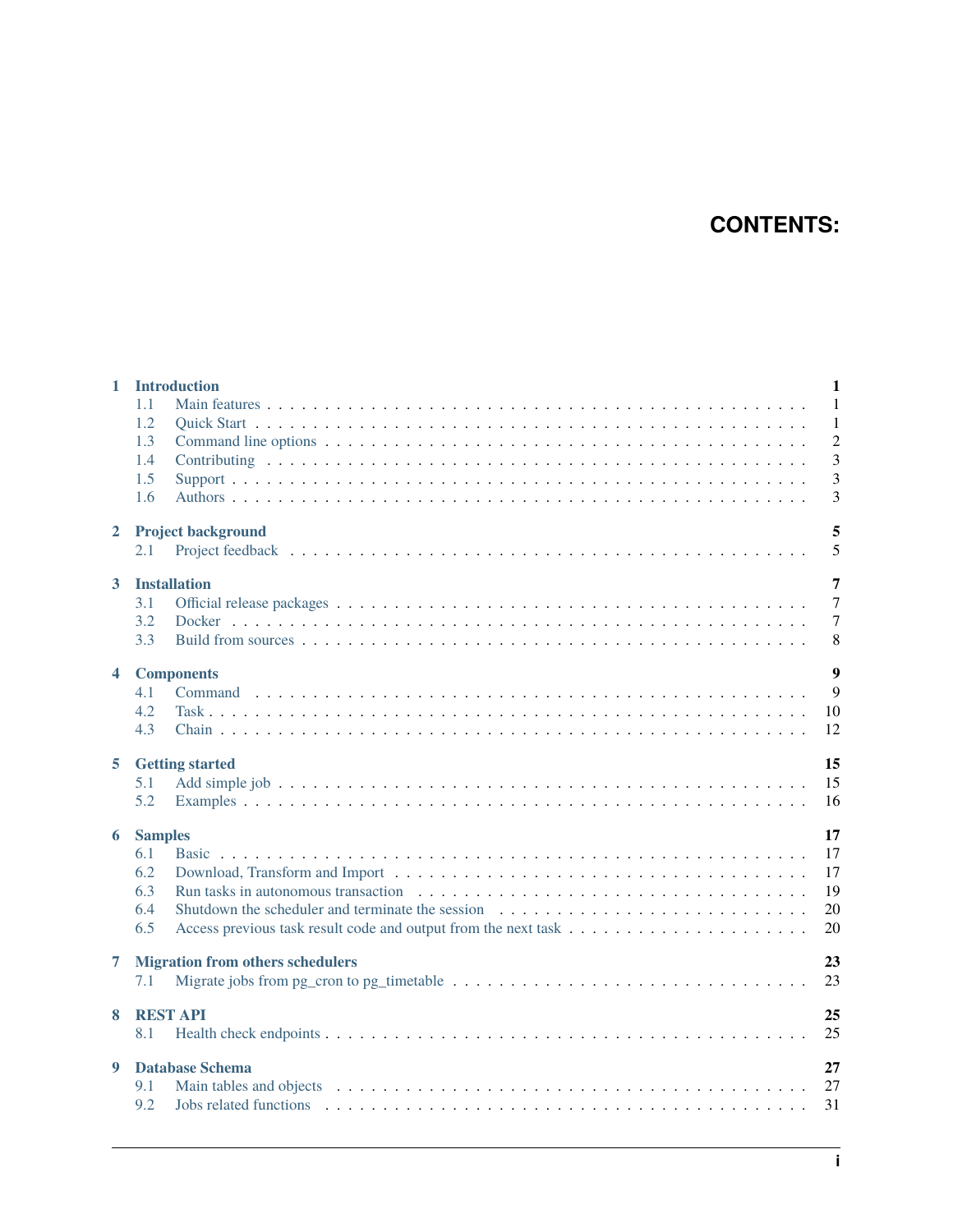|  | 10 Indices and tables | 39 |
|--|-----------------------|----|
|  |                       |    |
|  |                       |    |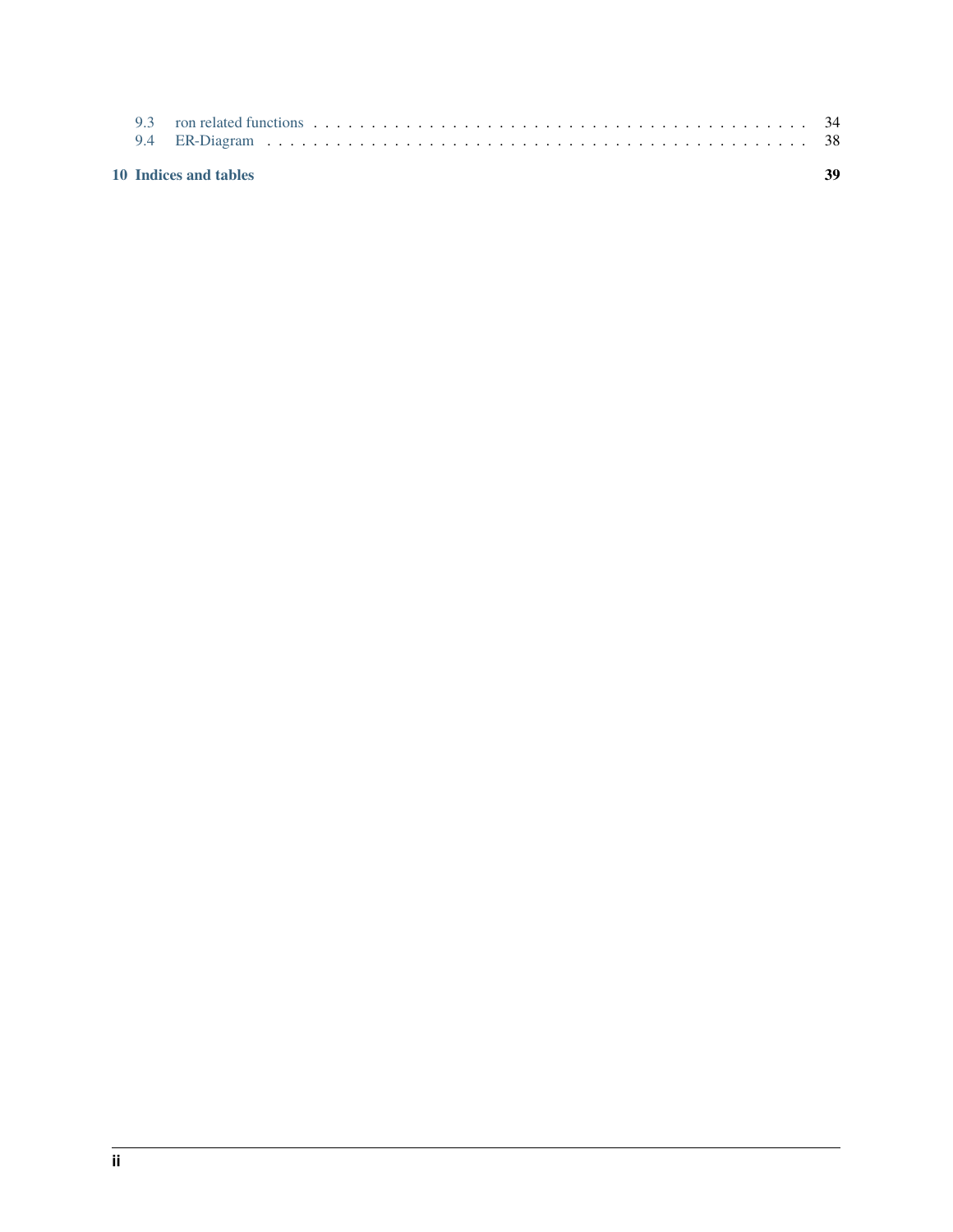## **INTRODUCTION**

<span id="page-4-0"></span>**pg\_timetable** is an advanced job scheduler for PostgreSQL, offering many advantages over traditional schedulers such as **cron** and others. It is completely database driven and provides a couple of advanced concepts.

### <span id="page-4-1"></span>**1.1 Main features**

- Tasks can be arranged in chains
- A chain can consist of built-int commands, SQL and executables
- Parameters can be passed to chains
- Missed tasks (possibly due to downtime) can be retried automatically
- Support for configurable repetitions
- Built-in tasks such as sending emails, etc.
- Fully database driven configuration
- Full support for database driven logging
- Cron-style scheduling at the PostgreSQL server time zone
- Optional concurrency protection
- Task and chain can have execution timeout settings

## <span id="page-4-2"></span>**1.2 Quick Start**

- 1. Download pg\_timetable executable
- 2. Make sure your PostgreSQL server is up and running and has a role with CREATE privilege for a target database, e.g.

```
my_database=> CREATE ROLE scheduler PASSWORD 'somestrong';
my_database=> GRANT CREATE ON DATABASE my_database TO scheduler;
```
3. Create a new job, e.g. run VACUUM each night at 00:30 Postgres server time zone

```
my\_database \Rightarrow SELECT timetable.add_job('frequent-vacuum', '30 * * * *',
˓→'VACUUM');
add_job
---------
```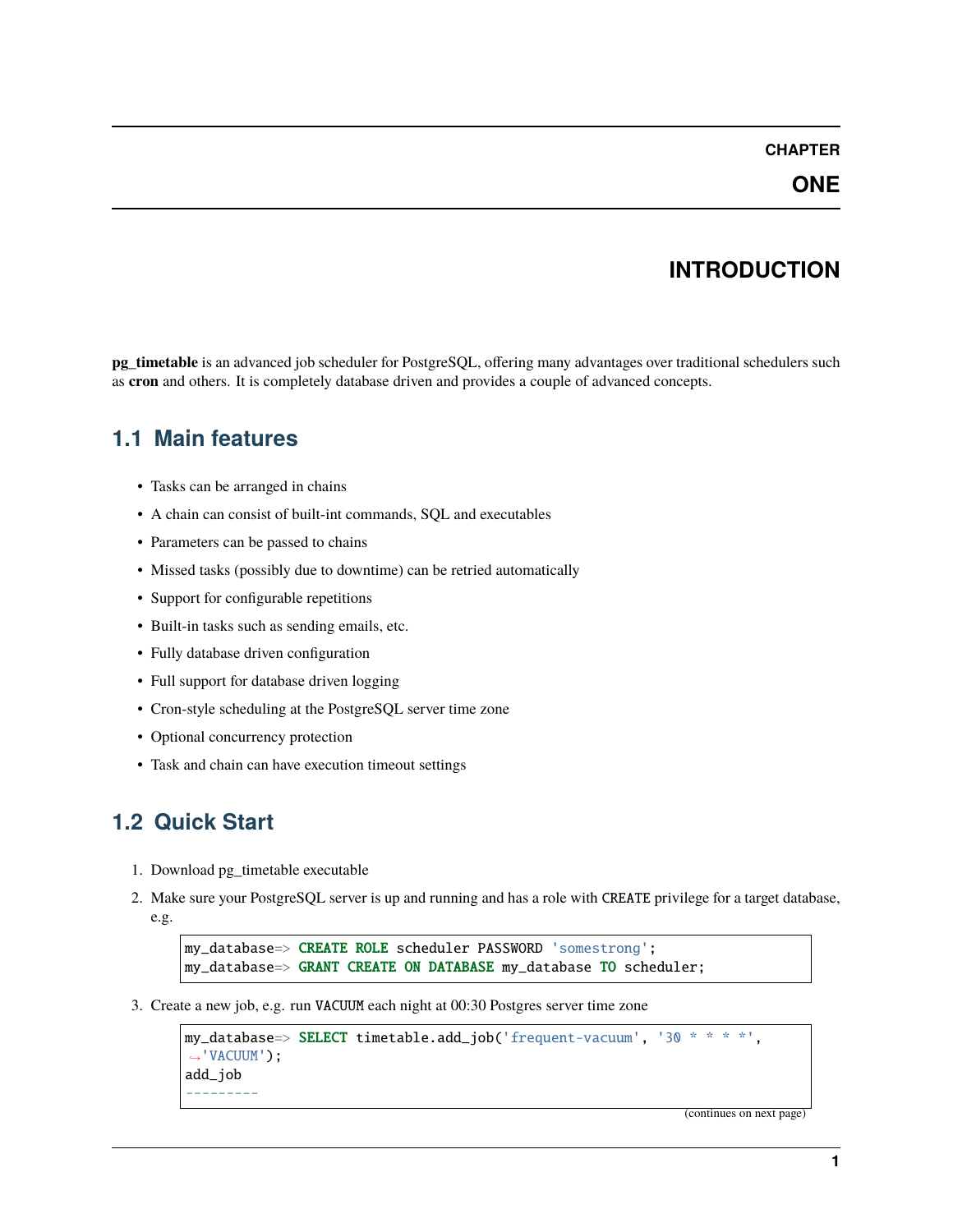| -       |  |  |  |
|---------|--|--|--|
| (1 row) |  |  |  |

4. Run the **pg\_timetable**

```
# pg_timetable postgresql://scheduler:somestrong@localhost/my_database --
 ˓→clientname=vacuumer
```
5. PROFIT!

## <span id="page-5-0"></span>**1.3 Command line options**

```
# ./pg_timetable
Application Options:
 -c, --clientname= Unique name for application instance [
˓→$PGTT_CLIENTNAME]
    --config= YAML configuration file
    --no-program-tasks \qquad \qquad Disable executing of PROGRAM tasks [$PGTT_
→NOPROGRAMTASKS]
Connection:
 -h, --host= PostgreSQL host (default: localhost) [
˓→$PGTT_PGHOST]
 -p, --port= PostgreSQL port (default: 5432) [$PGTT_
\rightarrowPGPORT]
 -d, --dbname= PostgreSQL database name (default:␣
˓→timetable) [$PGTT_PGDATABASE]
 -u, --user= PostgreSQL user (default: scheduler) [
˓→$PGTT_PGUSER]
    --password= PostgreSQL user password [$PGTT_PGPASSWORD]
    --sslmode=[disable|require] What SSL priority use for connection␣
˓→(default: disable)
    --pgurl= PostgreSQL connection URL [$PGTT_URL]
    --timeout= PostgreSQL connection timeout in seconds␣
˓→(default: 90) [$PGTT_TIMEOUT]
Logging:
    --log-level=[debug|info|error] Verbosity level for stdout and log file
\rightarrow(default: info)
    --log-database-level=[debug|info|error] Verbosity level for database storing
\rightarrow(default: info)
    --log-file= The name to store logs
    --log-file-format=[json|text] Format of file logs (default: json)
Start:
 -f, --file= SQL script file to execute during startup
    --init Initialize database schema to the latest␣
˓→version and exit. Can be used
                                   with --upgrade
```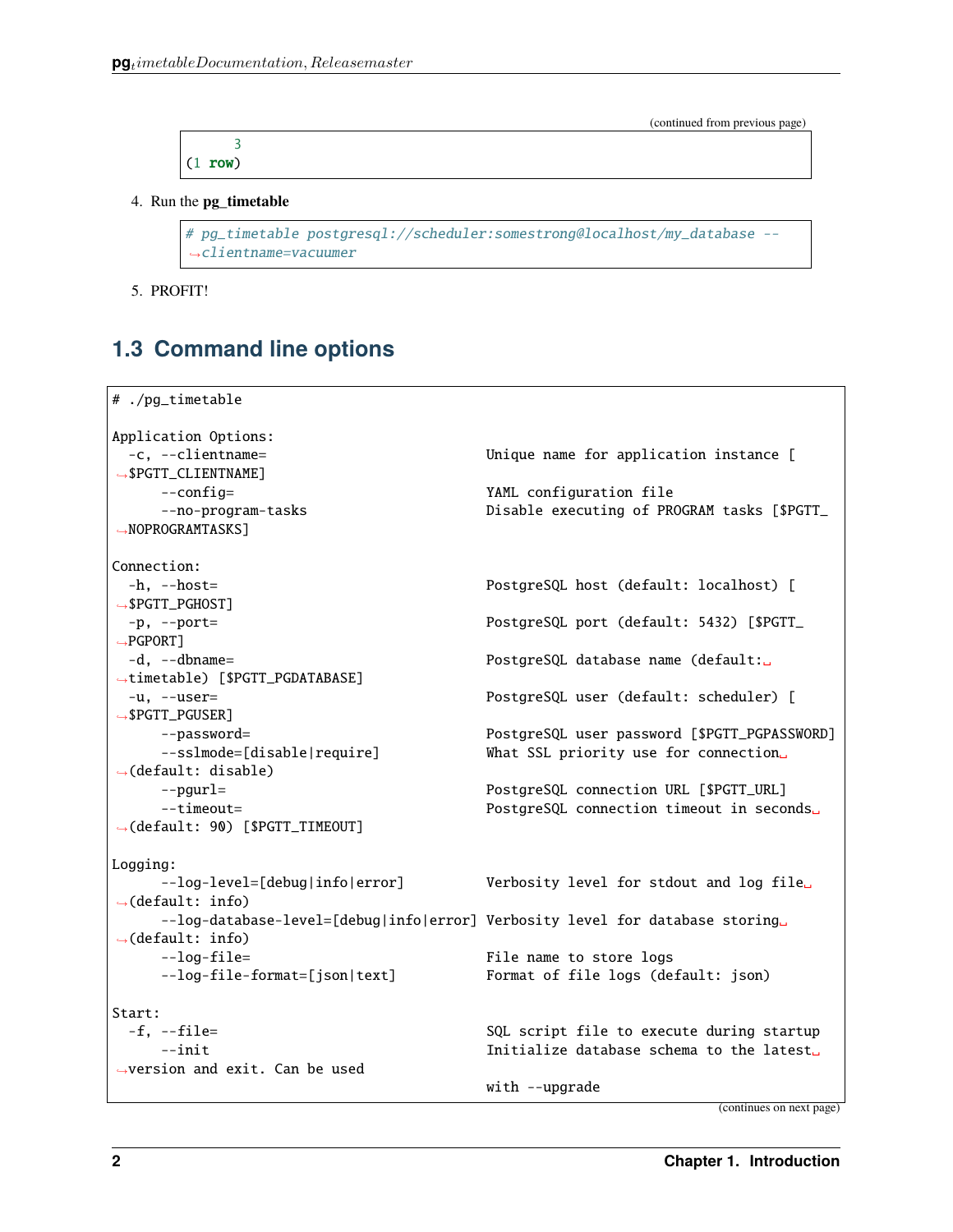| --upgrade<br>--debug<br>$\rightarrow$ chains will be executed | Upgrade database to the latest version<br>Run in debug mode. Only asynchronous |
|---------------------------------------------------------------|--------------------------------------------------------------------------------|
| Resource:                                                     |                                                                                |
| $--cron-workers=$                                             | Number of parallel workers for scheduled                                       |
| $\rightarrow$ chains (default: 16)                            |                                                                                |
| --interval-workers=                                           | Number of parallel workers for interval                                        |
| $\rightarrow$ chains (default: 16)                            |                                                                                |
| --chain-timeout=                                              | Abort any chain that takes more than the                                       |
| $\rightarrow$ specified number of milliseconds                |                                                                                |
| --task-timeout=                                               | Abort any task within a chain that takes                                       |
| $\rightarrow$ more than the specified number                  |                                                                                |
|                                                               | of milliseconds                                                                |
|                                                               |                                                                                |
| REST:                                                         |                                                                                |
| $--rest-port:$                                                | REST API port (default: 0) [%PGTT_RESTPORT                                     |
| $\rightarrow 1$                                               |                                                                                |

## <span id="page-6-0"></span>**1.4 Contributing**

If you want to contribute to **pg\_timetable** and help make it better, feel free to open an [issue](https://github.com/cybertec-postgresql/pg_timetable/issues) or even consider submitting a [pull request.](https://github.com/cybertec-postgresql/pg_timetable/pulls) You also can give a [star](https://github.com/cybertec-postgresql/pg_timetable/stargazers) to **pg\_timetable** project, and to tell the world about it.

## <span id="page-6-1"></span>**1.5 Support**

For professional support, please contact [Cybertec.](https://www.cybertec-postgresql.com/)

## <span id="page-6-2"></span>**1.6 Authors**

Implementation: [Pavlo Golub](https://github.com/pashagolub)

Initial idea and draft design: [Hans-Jürgen Schönig](https://github.com/postgresql007)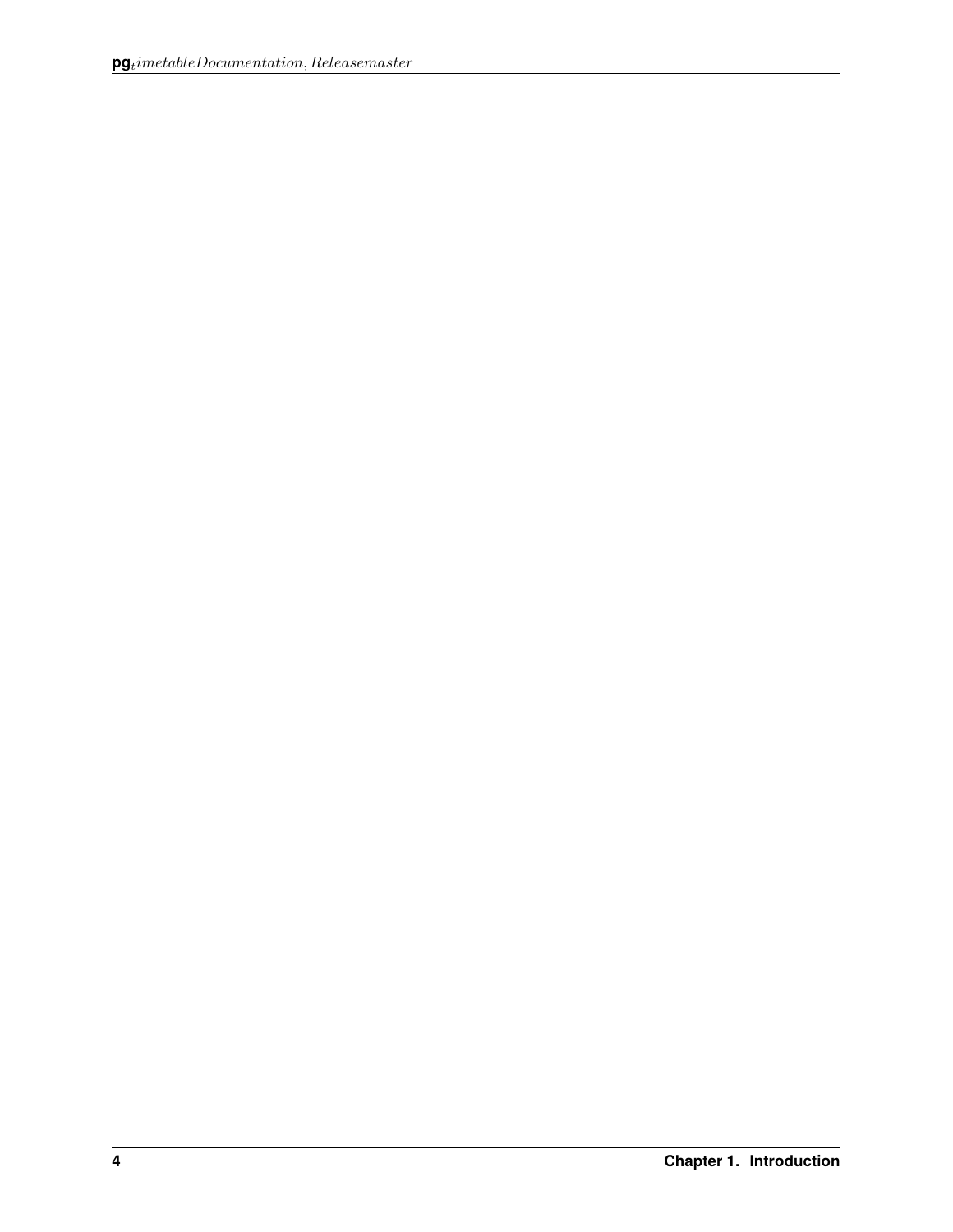### **PROJECT BACKGROUND**

<span id="page-8-0"></span>The pg\_timetable project got started back in 2019 for internal scheduling needs at Cybertec.

For more background on the project motivations and design goals see the original series of blogposts announcing the project and the following feature updates.

Cybertec also provides commercial 9-to-5 and 24/7 support for pg\_timetable.

- [Project announcement](https://www.cybertec-postgresql.com/en/pg_timetable-advanced-postgresql-job-scheduling/)
- [v2 released](https://www.cybertec-postgresql.com/en/pg_timetable-advanced-postgresql-cron-like-scheduler-released/)
- [Start-up improvements](https://www.cybertec-postgresql.com/en/pg_timetable-start-up-improvements/)
- [v3 released](https://www.cybertec-postgresql.com/en/pg_timetable-v3-is-out/)
- [Exclusive jobs explained](https://www.cybertec-postgresql.com/en/postgresql-exclusive-cron-jobs-using-pg_timetable-scheduler/)
- [Asynchronous chain execution](https://www.cybertec-postgresql.com/en/pg_timetable-asynchronous-chain-execution/)
- [v4 released](https://www.cybertec-postgresql.com/en/pg_timetable_v4-is-out/)
- [PostgreSQL schedulers: comparison table](https://www.cybertec-postgresql.com/en/postgresql-schedulers-comparison-table/)

## <span id="page-8-1"></span>**2.1 Project feedback**

For feature requests or troubleshooting assistance please open an issue on project's [Github page.](https://github.com/cybertec-postgresql/pg_timetable)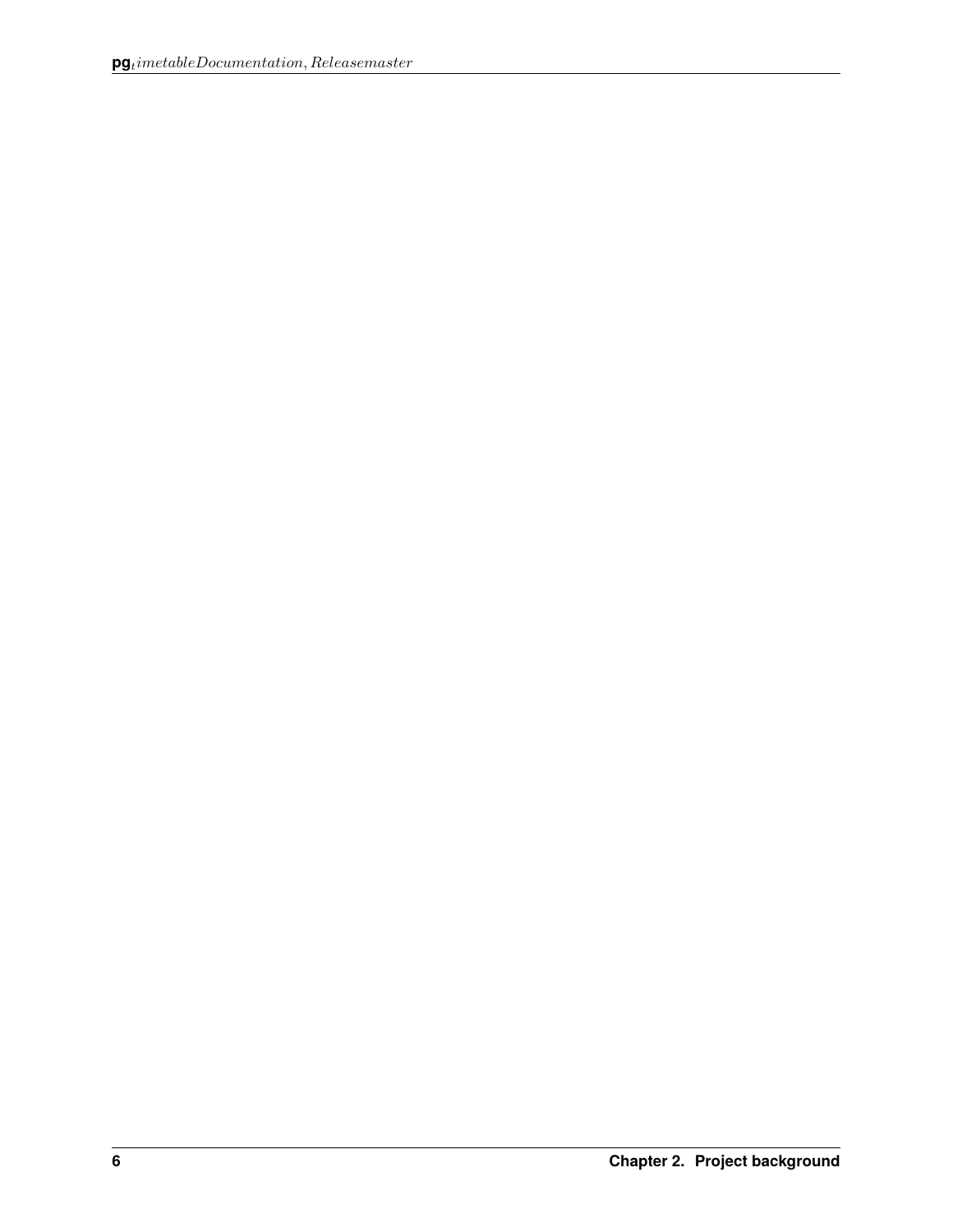### **THREE**

### **INSTALLATION**

<span id="page-10-0"></span>**pg\_timetable** is compatible with the latest supported [PostgreSQL versions:](https://www.postgresql.org/support/versioning/) 11, 12, 13, 14 (stable); 15 (dev).

**Note:**

```
CREATE OR REPLACE FUNCTION starts_with(text, text)
RETURNS bool AS
$$
SELECT
    CASE WHEN length(2) > length(1) THEN
        FALSE
    ELSE
        left($1, length($2)) = $2
    END
$$
LANGUAGE SQL
IMMUTABLE STRICT PARALLEL SAFE
COST 5;
```
### <span id="page-10-1"></span>**3.1 Official release packages**

You may find binary package for your platform on the official [Releases](https://github.com/cybertec-postgresql/pg_timetable/releases) page. Right now **Windows**, **Linux** and **macOS** packages are available.

### <span id="page-10-2"></span>**3.2 Docker**

The official docker image can be found here: [https://hub.docker.com/r/cybertecpostgresql/pg\\_timetable](https://hub.docker.com/r/cybertecpostgresql/pg_timetable)

**Note:** The latest tag is up to date with the *master* branch thanks to [this github action.](https://github.com/cybertec-postgresql/pg_timetable/blob/master/.github/workflows/docker.yml) In production you probably want to use the latest [stable tag.](https://hub.docker.com/r/cybertecpostgresql/pg_timetable/tags)

Run **pg\_timetable** in Docker:

```
docker run --rm \
cybertecpostgresql/pg_timetable:latest \
-h 10.0.0.3 -p 54321 -c worker001
```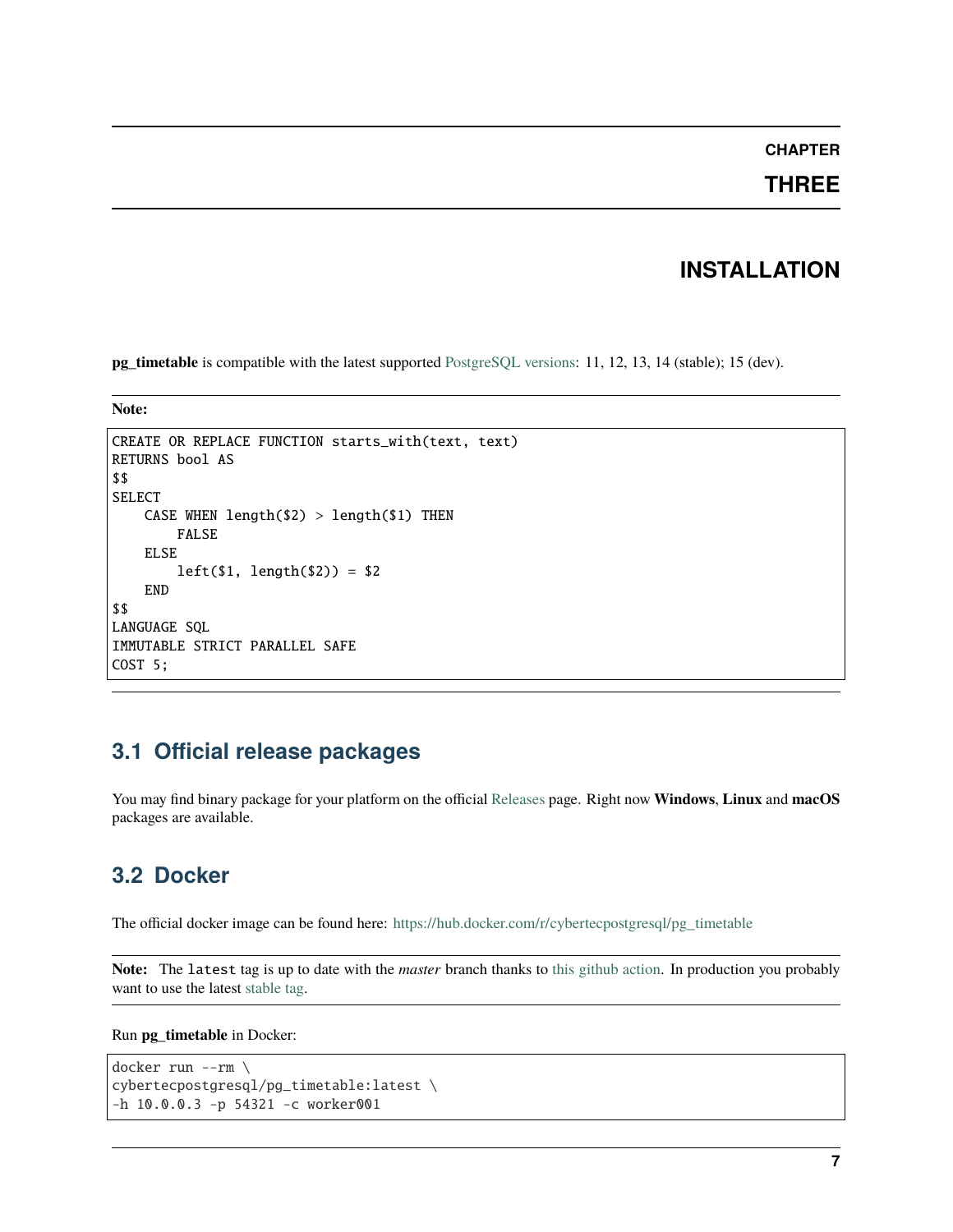Run **pg** timetable in Docker with Environment variables:

```
docker run --rm \
-e PGTT_PGHOST=10.0.0.3 \
-e PGTT_PGPORT=54321 \
cybertecpostgresql/pg_timetable:latest \
-c worker001
```
## <span id="page-11-0"></span>**3.3 Build from sources**

- 1. Download and install [Go](https://golang.org/doc/install) on your system.
- 2. Clone **pg\_timetable** repo:

```
$ git clone https://github.com/cybertec-postgresql/pg_timetable.git
$ cd pg_timetable
```
3. Run **pg\_timetable**:

```
$ go run main.go --dbname=dbname --clientname=worker001 --user=scheduler --
 ˓→password=strongpwd
```
4. Alternatively, build a binary and run it:

```
$ go build
$ ./pg_timetable --dbname=dbname --clientname=worker001 --user=scheduler --
˓→password=strongpwd
```
5. (Optional) Run tests in all sub-folders of the project:

```
$ psql --command="CREATE USER scheduler PASSWORD 'somestrong'"
$ createdb --owner=scheduler timetable
$ go test -failfast -timeout=300s -count=1 -p 1 ./...
```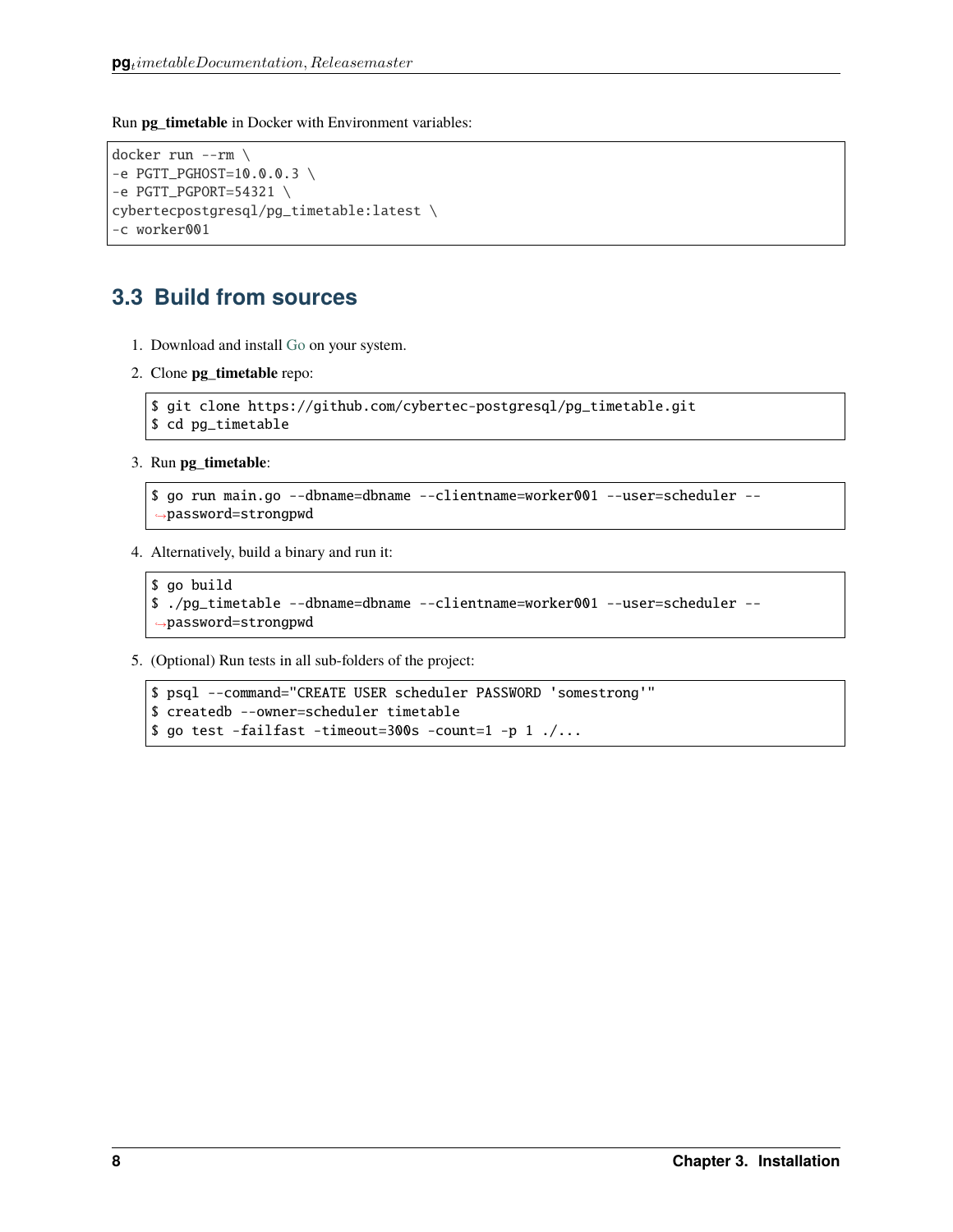### **FOUR**

## **COMPONENTS**

<span id="page-12-0"></span>The scheduling in **pg\_timetable** encompasses three different abstraction levels to facilitate the reuse with other parameters or additional schedules.

#### **Command**

The base level, **command**, defines *what* to do.

#### **Task**

The second level, **task**, represents a chain element (step) to run one of the commands. With **tasks** we define order of commands, arguments passed (if any), and how errors are handled.

#### **Chain**

The third level represents a connected tasks forming a chain of tasks. **Chain** defines *if*, *when*, and *how often* a job should be executed.

### <span id="page-12-1"></span>**4.1 Command**

Currently, there are three different kinds of commands:

#### **SOL**

SQL snippet. Starting a cleanup, refreshing a materialized view or processing data.

#### PROGRAM

External Command. Anything that can be called as an external binary, including shells, e.g. bash, pwsh, etc. The external command will be called using golang's [exec.CommandContext.](https://pkg.go.dev/os/exec#CommandContext)

#### BUILTIN

Internal Command. A prebuilt functionality included in **pg\_timetable**. These include:

- *NoOp*,
- *Sleep*,
- *Log*,
- *SendMail*,
- *Download*,
- *CopyFromFile*,
- *CopyToFile*,
- *Shutdown*.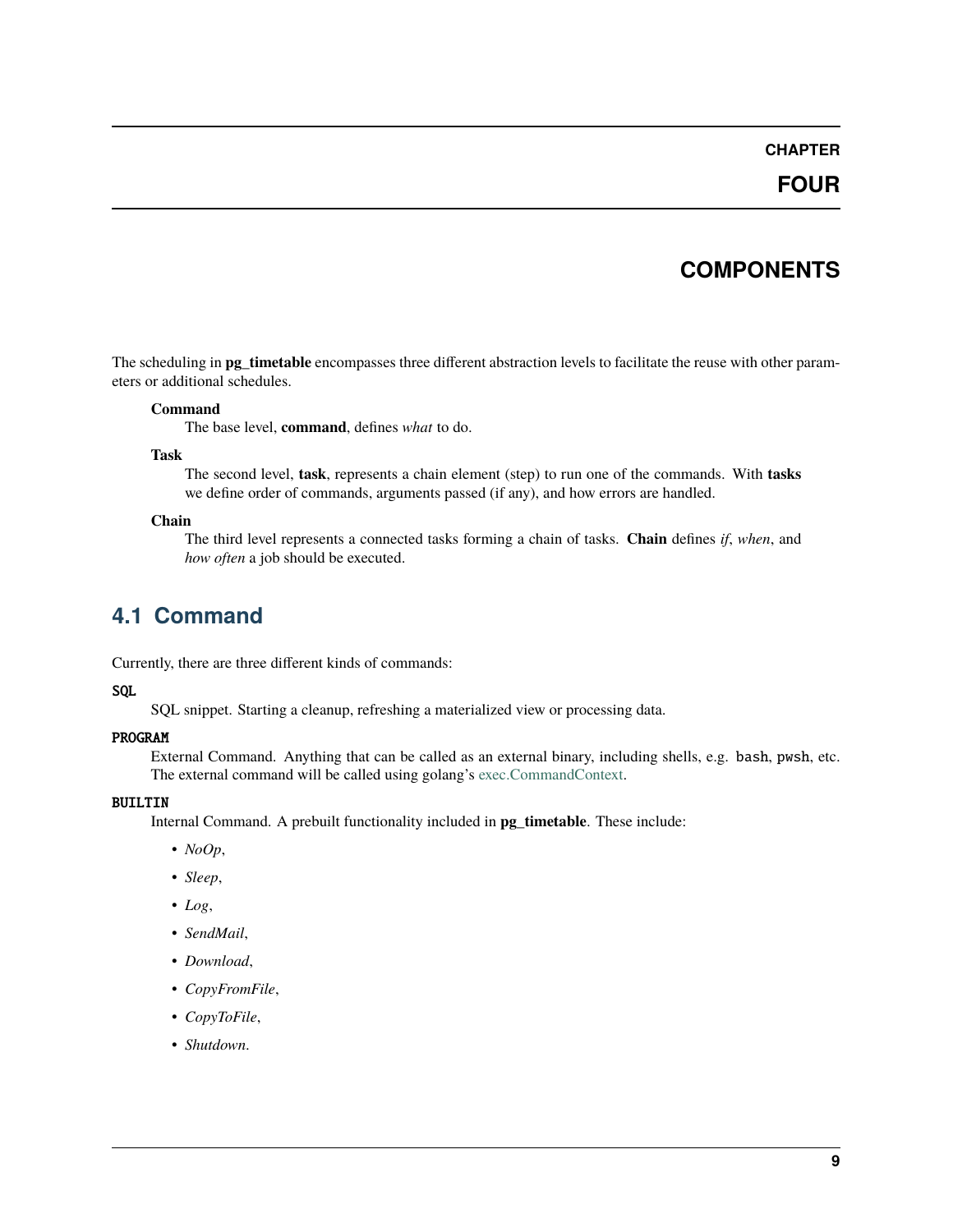### <span id="page-13-0"></span>**4.2 Task**

The next building block is a **task**, which simply represents a step in a list of chain commands. An example of tasks combined in a chain would be:

- 1. Download files from a server
- 2. Import files
- 3. Run aggregations
- 4. Build report
- 5. Remove the files from disk

**Note:** All tasks of the chain in **pg\_timetable** are executed within one transaction. However, please, pay attention there is no opportunity to rollback PROGRAM and BUILTIN tasks.

### **4.2.1 Table timetable.task**

#### chain\_id bigint

Link to the chain, if NULL task considered to be disabled

#### task\_order DOUBLE PRECISION

Indicates the order of task within a chain.

#### kind timetable.command\_kind

The type of the command. Can be *SQL* (default), *PROGRAM* or *BUILTIN*.

#### command text

Contains either a SQL command, a path to application or name of the *BUILTIN* command which will be executed.

#### run\_as text

The role as which the task should be executed as.

#### database\_connection text

The connection string for the external database that should be used.

#### ignore\_error boolean

Specify if the next task should proceed after encountering an error (default: false).

#### autonomous boolean

Specify if the task should be executed out of the chain transaction. Useful for VACUUM, CREATE DATABASE, CALL etc.

#### timeout integer

Abort any task within a chain that takes more than the specified number of milliseconds.

**Warning:** If the **task** has been configured with ignore\_error set to true (the default value is false), the worker process will report a success on execution *even if the task within the chain fails*.

As mentioned above, **commands** are simple skeletons (e.g. *send email*, *vacuum*, etc.). In most cases, they have to be brought to live by passing input parameters to the execution.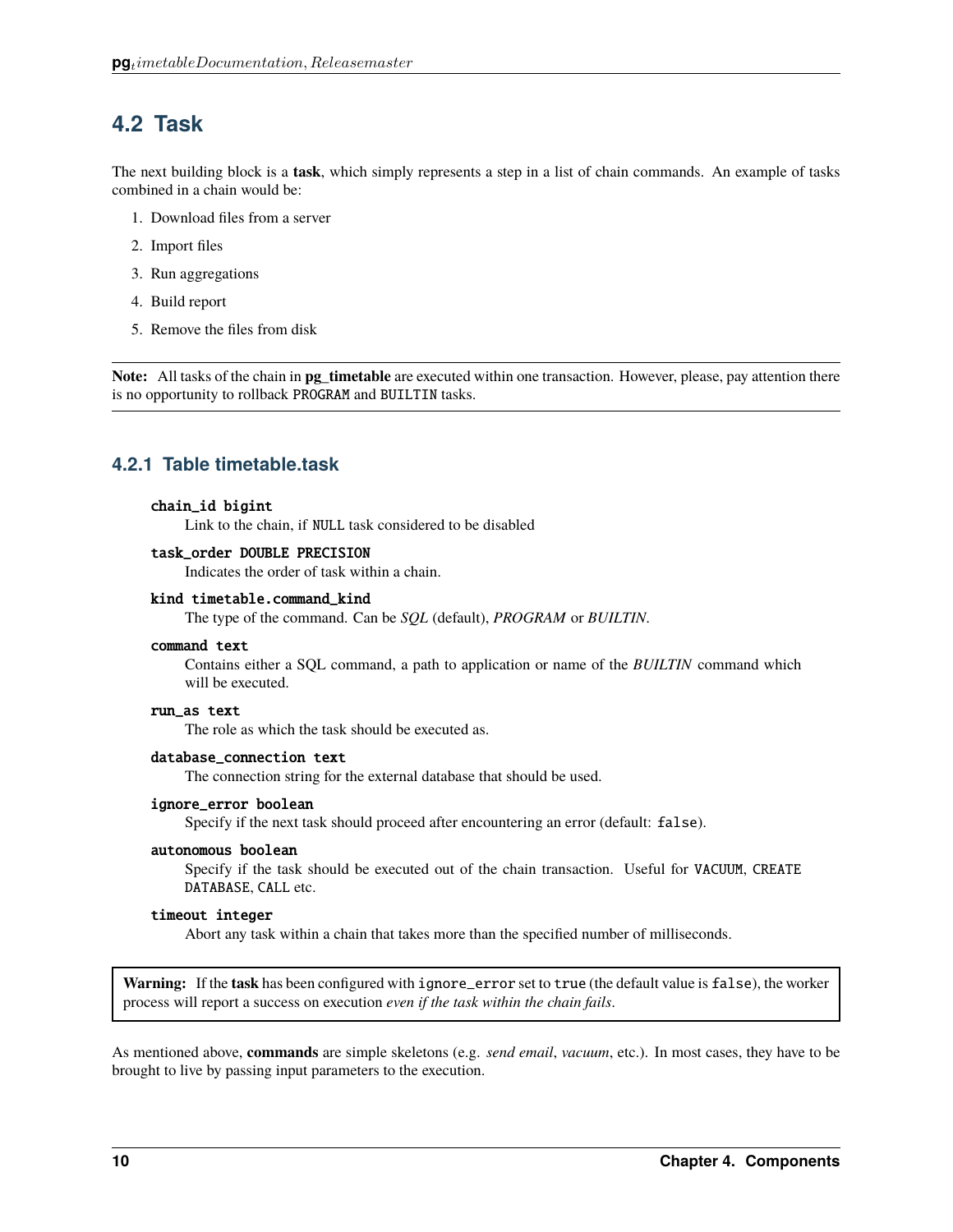### **4.2.2 Table timetable.parameter**

#### task\_id bigint

The ID of the task.

#### order\_id integer

The order of the parameter. Several parameters are processed one by one according to the order.

#### value jsonb

A JSON value containing the parameters.

#### **4.2.3 Parameter value format**

Depending on the **command** kind argument can be represented by different *JSON* values.

#### **Kind**

**Schema**

Example

#### SQL

array

'[ "one", 2, 3.14, false ]'::jsonb

#### PROGRAM

#### array of strings

```
'["-x", "Latin-ASCII", "-o", "orte_ansi.txt", "orte.txt"]'::jsonb
```
#### BUILTIN: Sleep

#### integer

'5' :: jsonb

#### BUILTIN: Log

any

```
'"WARNING"'::jsonb
'{"Status": "WARNING"}'::jsonb
```
#### BUILTIN: SendMail

#### object

```
'{
```

```
"username": "user@example.com",
"password": "password",
"serverhost": "smtp.example.com",
"serverport": 587,
"senderaddr": "user@example.com",
"ccaddr": ["recipient_cc@example.com"],
"bccaddr": ["recipient_bcc@example.com"],
"toaddr": ["recipient@example.com"],
```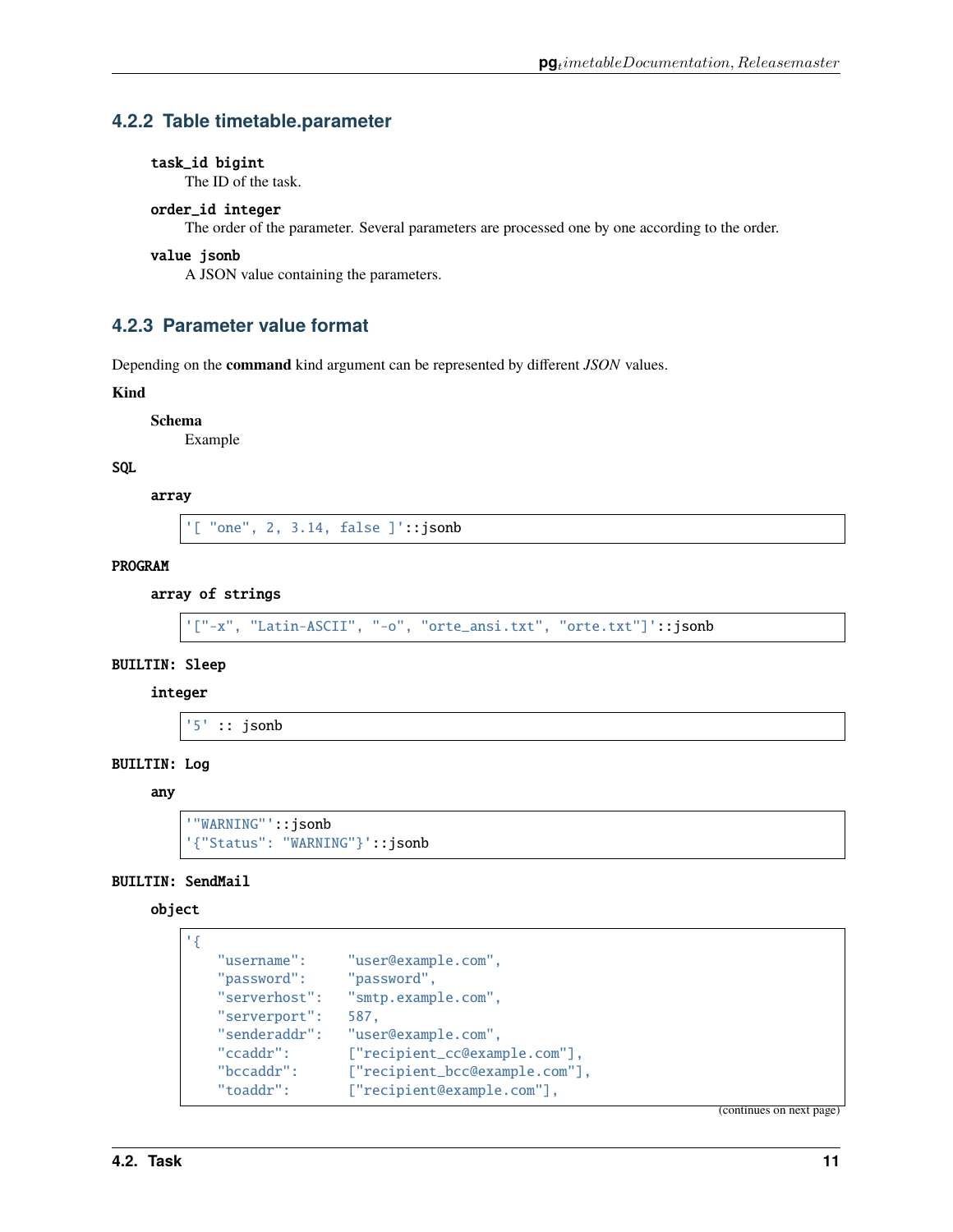```
"subject": "pg_timetable - No Reply",
  "attachment": ["/temp/attachments/Report.pdf","config.yaml"],
  "attachmentdata": [{"name": "File.txt", "base64data": "RmlsZSBDb250ZW50"}],
  "msgbody": "<h2>Hello User,</h2> <p>check some attachments!</p>",
  "contenttype": "text/html; charset=UTF-8"
}'::jsonb
```
#### BUILTIN: Download

object

```
'{
   "workersnum": 2,
   "fileurls": ["http://example.com/foo.gz", "https://example.com/bar.csv"],
   "destpath": "."
 }'::jsonb
```
#### BUILTIN: CopyFromFile

#### object

```
'{
   "sql": "COPY location FROM STDIN",
   "filename": "download/orte_ansi.txt"
}'::jsonb
```
#### BUILTIN: CopyToFile

#### object

```
'{
    "sql": "COPY location TO STDOUT",
    "filename": "download/location.txt"
}'::jsonb
```
#### BUILTIN: Shutdown

*value ignored*

#### BUILTIN: NoOp

*value ignored*

## <span id="page-15-0"></span>**4.3 Chain**

Once tasks have been arranged, they have to be scheduled as a **chain**. For this, **pg\_timetable** builds upon the enhanced **cron**-string, all the while adding multiple configuration options.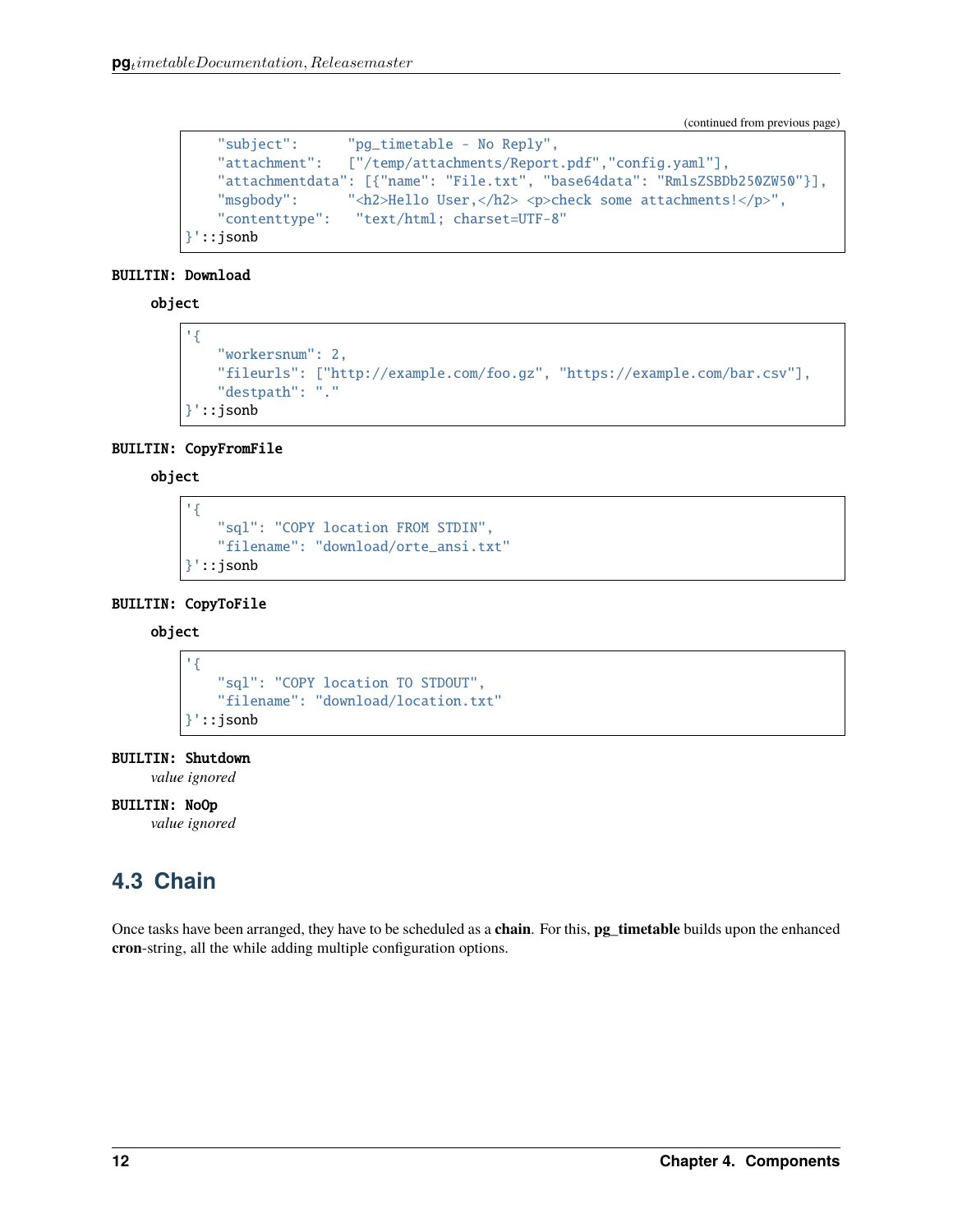### **4.3.1 Table timetable.chain**

#### chain\_name text

The unique name of the chain.

#### run\_at timetable.cron

Standard *cron*-style value at Postgres server time zone or @after, @every, @reboot clause.

#### max\_instances integer

The amount of instances that this chain may have running at the same time.

#### timeout integer

Abort any chain that takes more than the specified number of milliseconds.

#### live boolean

Control if the chain may be executed once it reaches its schedule.

#### self\_destruct boolean

Self destruct the chain after successful execution. Failed chains will be executed according to the schedule one more time.

#### exclusive\_execution boolean

Specifies whether the chain should be executed exclusively while all other chains are paused.

#### client\_name text

Specifies which client should execute the chain. Set this to *NULL* to allow any client.

**Note:** All chains in **pg\_timetable** are scheduled at the PostgreSQL server time zone. You can change the [timezone](https://www.postgresql.org/docs/current/datatype-datetime.html#DATATYPE-TIMEZONES) for the **current session** when adding new chains, e.g.

#### SET TIME ZONE 'UTC';

-- Run VACUUM at 00:05 every day in August UTC SELECT timetable.add\_job('execute-func', '5 0 \* 8 \*', 'VACUUM');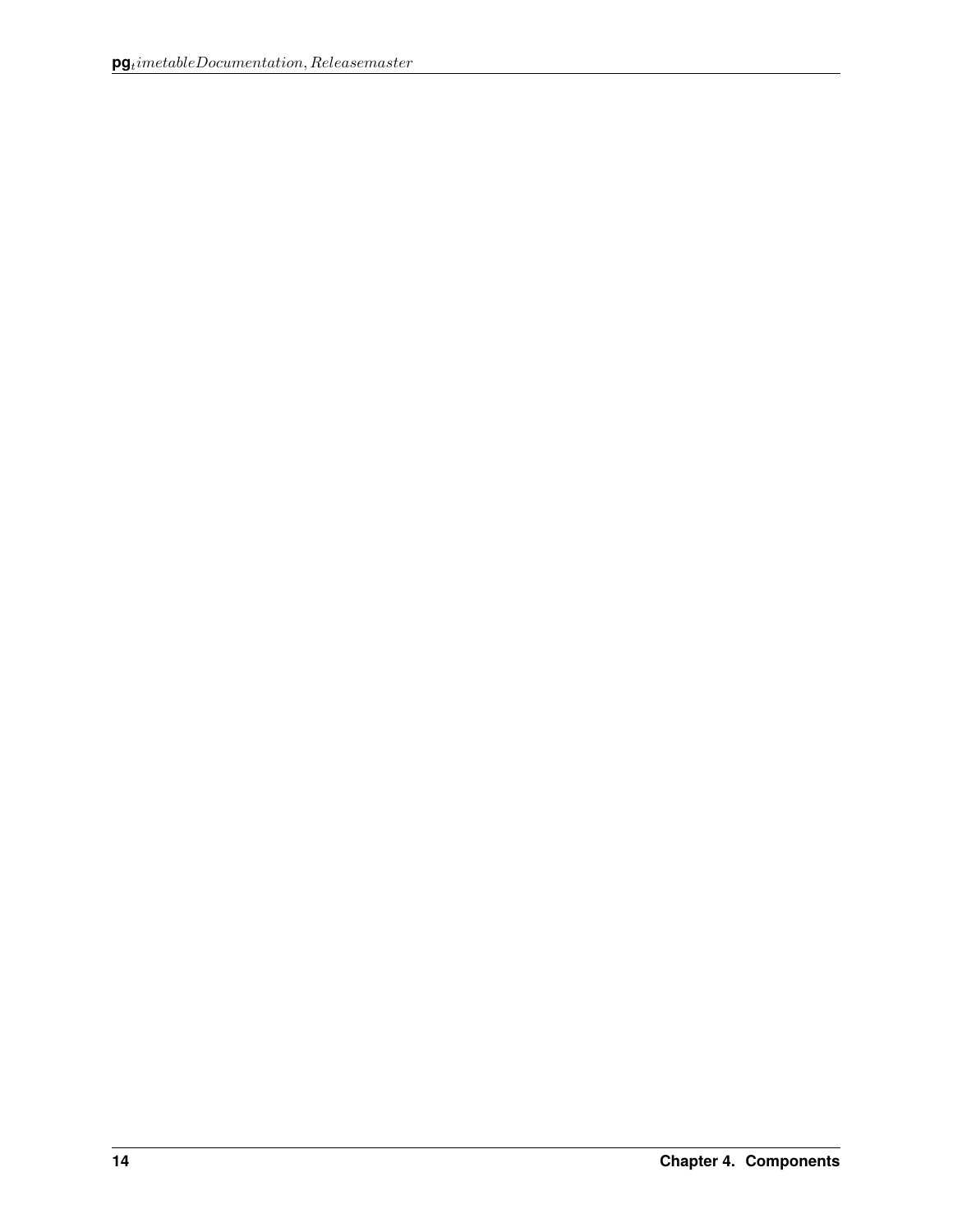## **GETTING STARTED**

<span id="page-18-0"></span>A variety of examples can be found in the *[Samples](#page-20-0)*. If you want to migrate from a different scheduler, you can use scripts from *[Migration from others schedulers](#page-26-0)* chapter.

## <span id="page-18-1"></span>**5.1 Add simple job**

In a real world usually it's enough to use simple jobs. Under this term we understand:

- job is a chain with only one **task** (step) in it;
- it doesn't use complicated logic, but rather simple **command**;
- it doesn't require complex transaction handling, since one task is implicitely executed as a single transaction.

For such a group of chains we've introduced a special function timetable.add\_job().

#### timetable.add\_job(job\_name, job\_schedule, job\_command, ...) RETURNS BIGINT

Creates a simple one-task chain

**Parameters**

- job\_name (text) The unique name of the **chain** and **command**.
- job\_schedule (timetable.cron) Time schedule in ron syntax at Postgres server time zone
- job\_command  $(text)$  The SQL which will be executed.
- job\_parameters (jsonb) Arguments for the chain **command**. Default: NULL.
- job\_kind (timetable.command\_kind) Kind of the command: *SQL*, *PROGRAM* or *BUILTIN*. Default: SQL.
- job\_client\_name  $(text)$  Specifies which client should execute the chain. Set this to *NULL* to allow any client. Default: NULL.
- job\_max\_instances  $(integer)$  The amount of instances that this chain may have running at the same time. Default: NULL.
- job\_live (boolean) Control if the chain may be executed once it reaches its schedule. Default: TRUE.
- job\_self\_destruct (boolean) Self destruct the chain after execution. Default: FALSE.
- job\_ignore\_errors (boolean) Ignore error during execution. Default: TRUE.
- job\_exclusive (boolean) Execute the chain in the exclusive mode. Default: FALSE.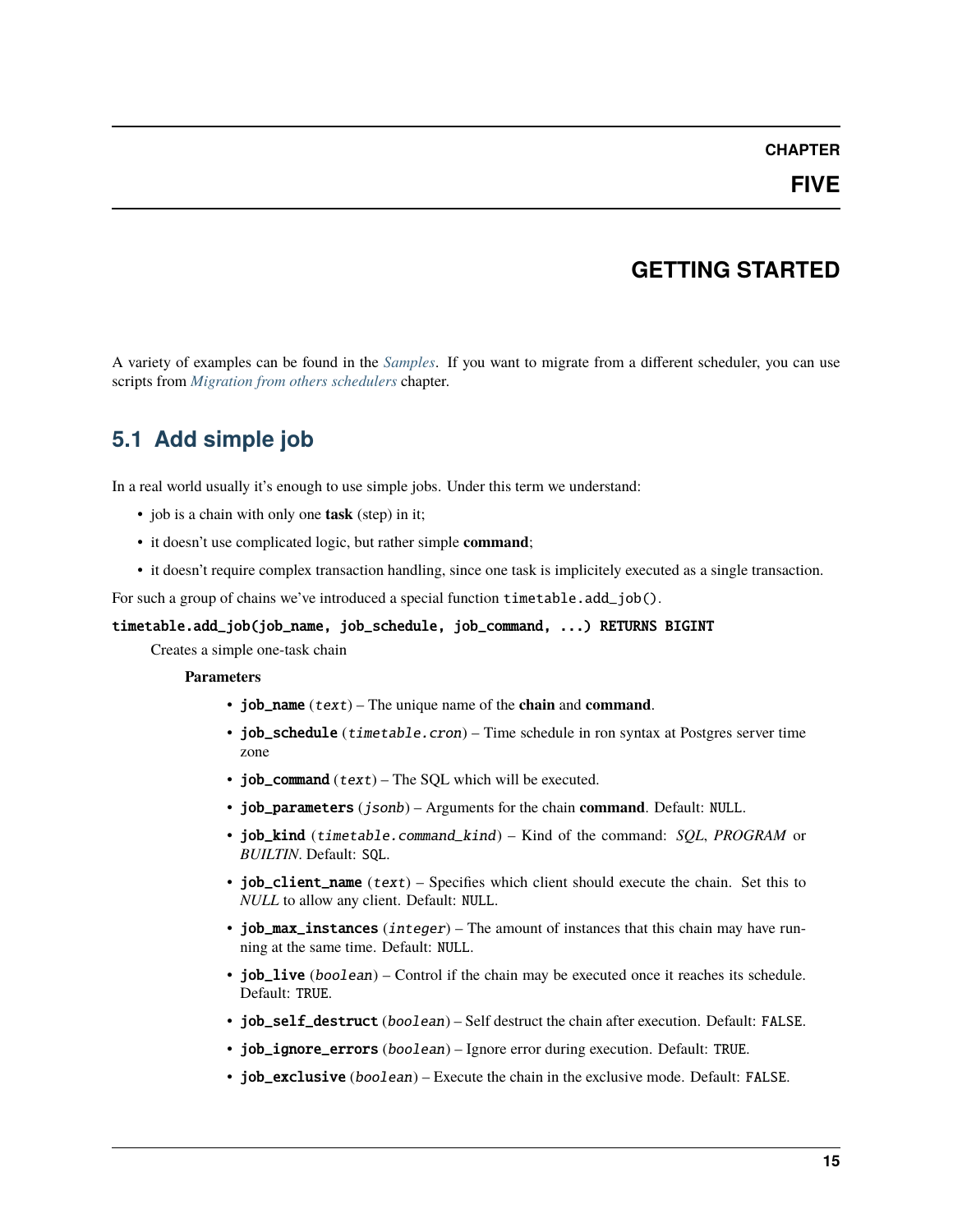**Returns**

the ID of the created chain

**Return type** integer

## <span id="page-19-0"></span>**5.2 Examples**

1. Run public.my\_func() at 00:05 every day in August Postgres server time zone:

```
SELECT timetable.add_job('execute-func', '5 0 * 8 *', 'SELECT public.my_
\rightarrowfunc()');
```
2. Run *VACUUM* at minute 23 past every 2nd hour from 0 through 20 every day Postgres server time zone:

```
SELECT timetable.add_job('run-vacuum', '23 0-20/2 * * *', 'VACUUM');
```
3. Refresh materialized view every 2 hours:

```
SELECT timetable.add_job('refresh-matview', '@every 2 hours', 'REFRESH␣
˓→MATERIALIZED VIEW public.mat_view');
```
4. Clear log table after **pg\_timetable** restart:

```
SELECT timetable.add_job('clear-log', '@reboot', 'TRUNCATE timetable.log');
```
- 5. Reindex at midnight Postgres server time zone on Sundays with [reindexdb](https://www.postgresql.org/docs/current/app-reindexdb.html) utility:
	- using default database under default user (no command line arguments)

```
SELECT timetable.add_job('reindex', '0 0 * * 7', 'reindexdb', job_kind␣
\rightarrow: = 'PROGRAM');
```
• specifying target database and tables, and be verbose

```
SELECT timetable.add_job('reindex', '0 0 * * 7', 'reindexdb',
    '["--table=foo", "--dbname=postgres", "--verbose"]'::jsonb, 'PROGRAM
˓→');
```
• passing password using environment variable through bash shell

```
SELECT timetable.add_job('reindex', '0 0 * * 7', 'bash',
    '["-c", "PGPASSWORD=5m3R7K4754p4m reindexdb -U postgres -h 192.168.0.
˓→221 -v"]'::jsonb,
    'PROGRAM');
```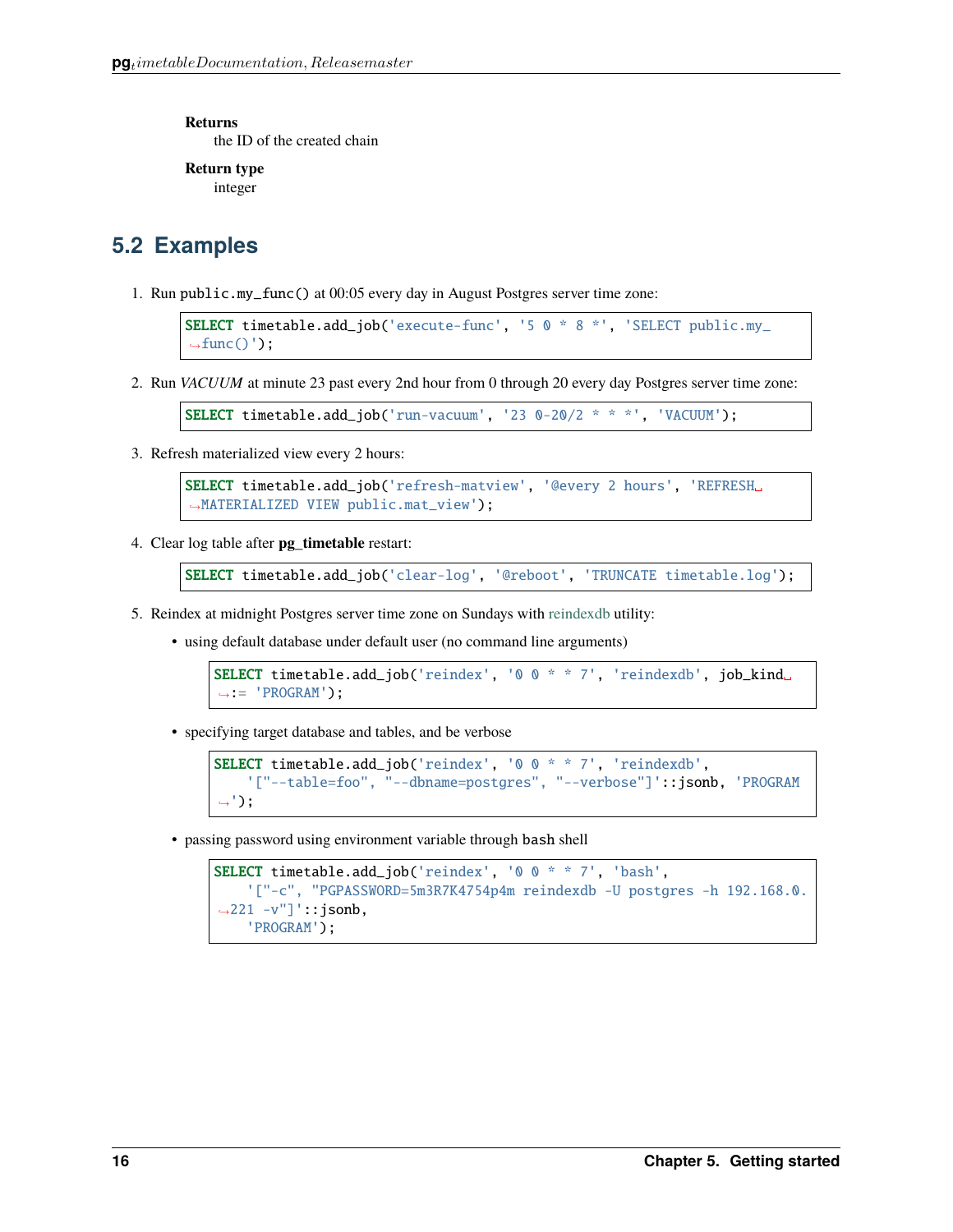## **SAMPLES**

### <span id="page-20-1"></span><span id="page-20-0"></span>**6.1 Basic**

This sample demonstrates how to create a basic one-step chain with parameters. It uses CTE to directly update the **timetable** schema tables.

|                  | SELECT timetable.add_job( |                                                            |
|------------------|---------------------------|------------------------------------------------------------|
| $\overline{2}$   | job_name                  | $\Rightarrow$ 'notify every minute',                       |
| $\overline{3}$   | job_schedule              |                                                            |
| 4                | job_command               | $\Rightarrow$ 'SELECT pg_notify(\$1, \$2)',                |
| $\overline{5}$   | job_parameters            | => '[ "TT_CHANNEL", "Ahoj from SQL base task" ]' :: jsonb, |
| 6                | iob_kind                  | $\Rightarrow$ 'SQL'::timetable.command_kind.               |
| $\overline{7}$   | iob_client_name           | $\Rightarrow$ NULL.                                        |
| $8\phantom{.}$   | job_max_instances         | $\Rightarrow$ 1.                                           |
| $\overline{9}$   | iob_live                  | $\Rightarrow$ TRUE.                                        |
| 10               | job_self_destruct         | $\Rightarrow$ FALSE.                                       |
| 11               | job_ignore_errors         | $\Rightarrow$ TRUE                                         |
| 12 <sup>12</sup> | as chain_id;              |                                                            |

## <span id="page-20-2"></span>**6.2 Download, Transform and Import**

This sample demonstrates how to create enhanced three-step chain with parameters. It uses DO statement to directly update the **timetable** schema tables.

```
1 -- An enhanced example consisting of three tasks:
2 -- 1. Download text file from internet using BUILT-IN command
3 -- 2. Remove accents (diacritic signs) from letters using PROGRAM command (can be done<sub>w</sub>
   ˓→with `unaccent` PostgreSQL extension)
4 -- 3. Import text file as CSV file using BUILT-IN command (can be down with `psql -c /
   \rightarrowcopy`)
5 DO $$
6 DECLARE
7 v_head_id bigint;
\vert v_task_id bigint;
9 v_chain_id bigint;
10 | BEGIN
11 -- Create the chain with default values executed every minute (NULL == '* * * * *'..
   ˓→:: timetable.cron)
12 | INSERT INTO timetable.chain (chain_name, live)
```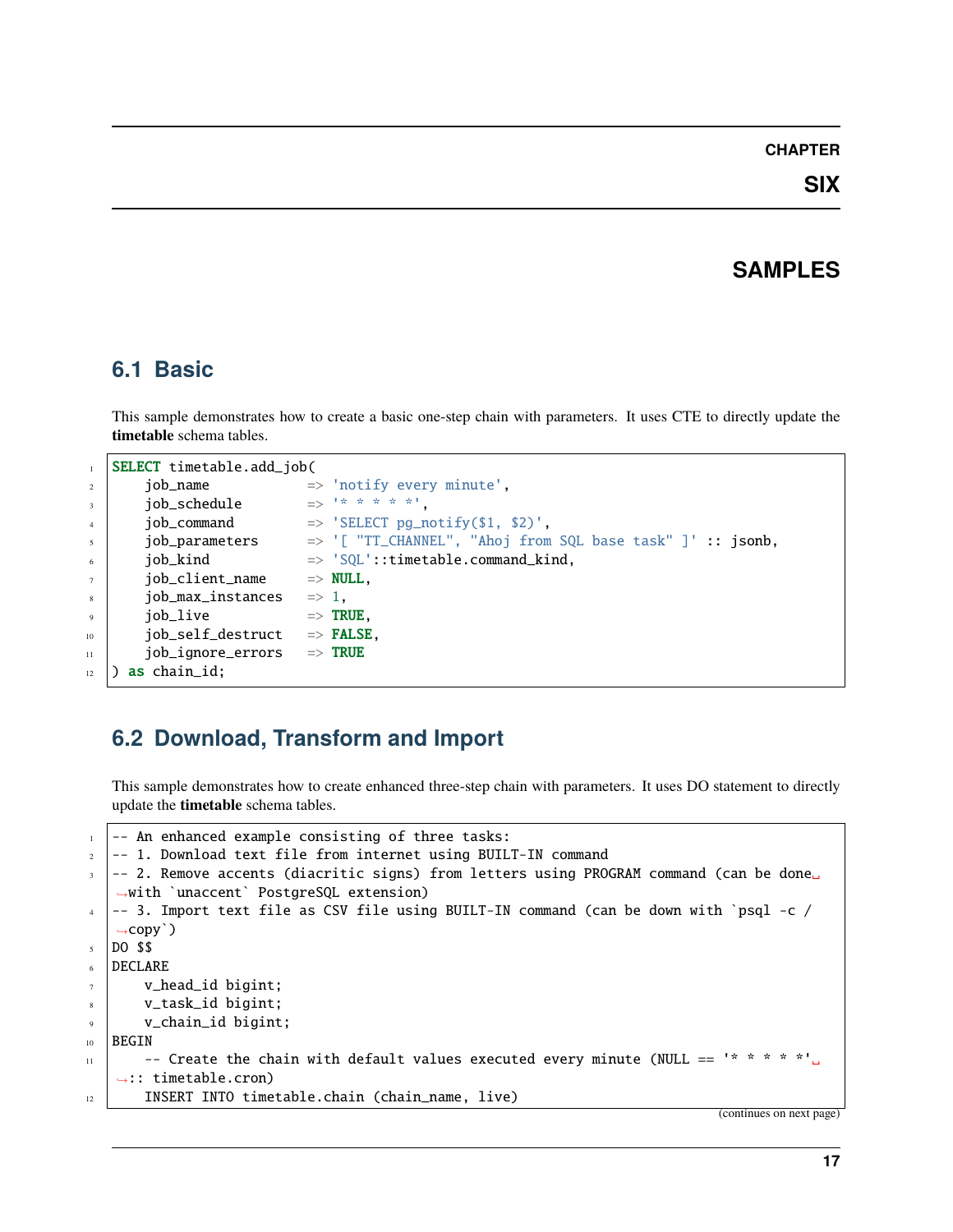15

21

30

32

38

44

46

51

54

```
(continued from previous page)
```

```
13 VALUES ('Download locations and aggregate', TRUE)
14 RETURNING chain_id INTO v_chain_id;
16 -- Step 1. Download file from the server
17 - Create the chain
18 | INSERT INTO timetable.task (chain_id, task_order, kind, command, ignore_error)
19 VALUES (v_chain_id, 1, 'BUILTIN', 'Download', TRUE)
20 RETURNING task_id INTO v_task_id;
_{22} | - -- Create the parameters for the step 1:
23 INSERT INTO timetable.parameter (task_id, order_id, value)
_{24} VALUES (v_task_id, 1,
25 \qquad \qquad\frac{26}{26} "workersnum": 1,
27 "fileurls": ["https://www.cybertec-postgresql.com/secret/orte.txt"],
\frac{28}{28} \frac{1}{28} \frac{1}{28} \frac{1}{28} \frac{1}{28} \frac{1}{28} \frac{1}{28} \frac{1}{28} \frac{1}{28} \frac{1}{28} \frac{1}{28} \frac{1}{28} \frac{1}{28} \frac{1}{28} \frac{1}{28} \frac{1}{28} \frac{1}{28} \frac{1}{28} \frac{1}{28} \frac{1}{28} 
29 \mid }'::jsonb);
31 RAISE NOTICE 'Step 1 completed. Chain added with ID: %; DownloadFile task added with␣
    ˓→ID: %', v_chain_id, v_task_id;
33 -- Step 2. Transform Unicode characters into ASCII
34 -- Create the program task to call 'uconv' and name it 'unaccent'
35 INSERT INTO timetable.task (chain_id, task_order, kind, command, ignore_error, task_
    ˓→name)
36 VALUES (v_chain_id, 2, 'PROGRAM', 'uconv', TRUE, 'unaccent')
37 RETURNING task_id INTO v_task_id;
<sup>39</sup> -- Create the parameters for the 'unaccent' task. Input and output files in this case
40 -- Under Windows we should call PowerShell instead of "uconv" with command:
41 -- Set-content "orte_ansi.txt" ((Get-content "orte.txt").Normalize("FormD") -replace
    ˓→'\p{M}', '')
\frac{42}{42} INSERT INTO timetable.parameter (task_id, order_id, value)
43 VALUES (v_task_id, 1, '["-x", "Latin-ASCII", "-o", "orte_ansi.txt", "orte.txt"]
   ightharpoonup:: jsonb);
45 RAISE NOTICE 'Step 2 completed. Unacent task added with ID: %', v_task_id;
47 -- Step 3. Import ASCII file to PostgreSQL table using "CopyFromFile" built-in
    ˓→command
48 INSERT INTO timetable.task (chain_id, task_order, kind, command)
49 VALUES (v_chain_id, 3, 'BUILTIN', 'CopyFromFile')
50 RETURNING task_id INTO v_task_id;
52 \vert -- Prepare the destination table 'location'
53 CREATE TABLE IF NOT EXISTS location(name text);
55 -- Add the parameters for the download task. Execute client side COPY to 'location'<sub></sub>
    ˓→from 'orte_ansi.txt'
56 INSERT INTO timetable.parameter (task_id, order_id, value)
57 VALUES (v_task_id, 1, '{"sql": "COPY location FROM STDIN", "filename": "orte_
    ˓→ansi.txt" }'::jsonb);
```

```
(continues on next page)
```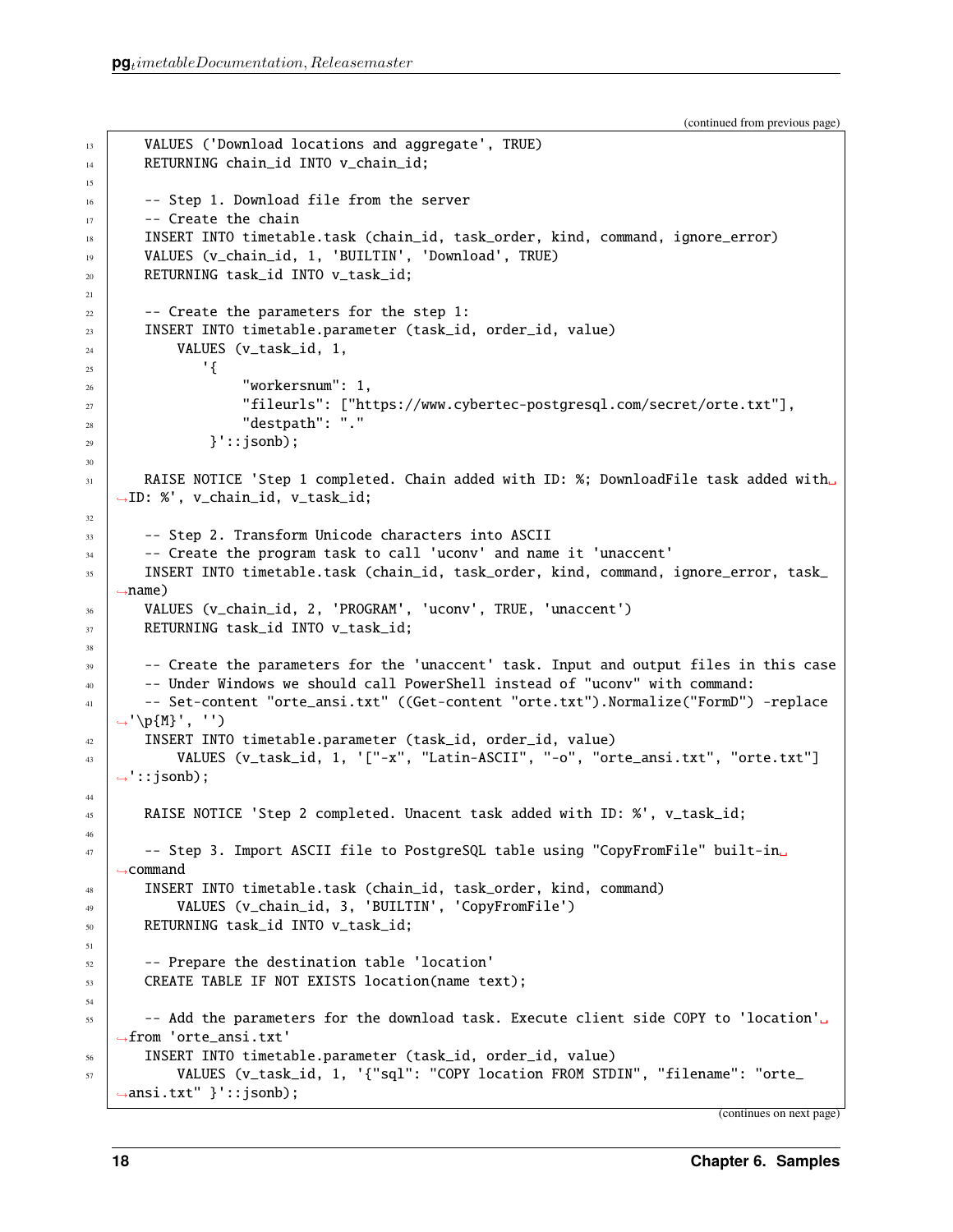```
58
```

```
59 RAISE NOTICE 'Step 3 completed. Import task added with ID: %', v_task_id;
60 END;
61 | $$ LANGUAGE PLPGSQL;
```
### <span id="page-22-0"></span>**6.3 Run tasks in autonomous transaction**

This sample demonstrates how to run special tasks out of chain transaction context. This is useful for special routines and/or non-transactional operations, e.g. *CREATE DATABASE*, *REINDEX*, *VACUUM*, *CREATE TABLESPACE*, etc.

```
-- An advanced example showing how to use atutonomous tasks.
2 -- This one-task chain will execute test_proc() procedure.
   - Since procedure will make two commits (after f1() and f2())
4 -- we cannot use it as a regular task, because all regular tasks
s -- must be executed in the context of a single chain transaction.
6 -- Same rule applies for some other SQL commands,
7 -- e.g. CREATE DATABASE, REINDEX, VACUUM, CREATE TABLESPACE, etc.
8 CREATE OR REPLACE FUNCTION f (msg TEXT) RETURNS void AS $$
9 BEGIN
10 RAISE notice '%', msg;
11 END;
12 | $$ LANGUAGE PLPGSQL;
13
14 CREATE OR REPLACE PROCEDURE test_proc () AS $$
15 BEGIN
16 PERFORM f('hey 1');
17 COMMIT;
18 PERFORM f('hey 2');
19 COMMIT;
20 END;
21 $$
22 | LANGUAGE PLPGSQL;
23
_{24} WITH
25 cte_chain (v_chain_id) AS (
_{26} INSERT INTO timetable.chain (chain_name, run_at, max_instances, live, self_
   ˓→destruct)
27 VALUES (
\frac{28}{28} 'call proc() every 10 sec', -- chain_name,
29 '@every 10 seconds', - run_at,
\begin{array}{ccc} \text{30} & 1, & - \end{array} max_instances,
\overline{\text{31}} TRUE, \overline{\text{11}} TRUE, \overline{\text{22}}<sup>32</sup> FALSE -- self_destruct
33 ) RETURNING chain_id
34 ),
35 cte_task(v_task_id) AS (
           INSERT INTO timetable.task (chain_id, task_order, kind, command, ignore_error,.
   ˓→autonomous)
37 SELECT v_chain_id, 10, 'SQL', 'CALL test_proc()', TRUE, TRUE
38 FROM cte_chain
```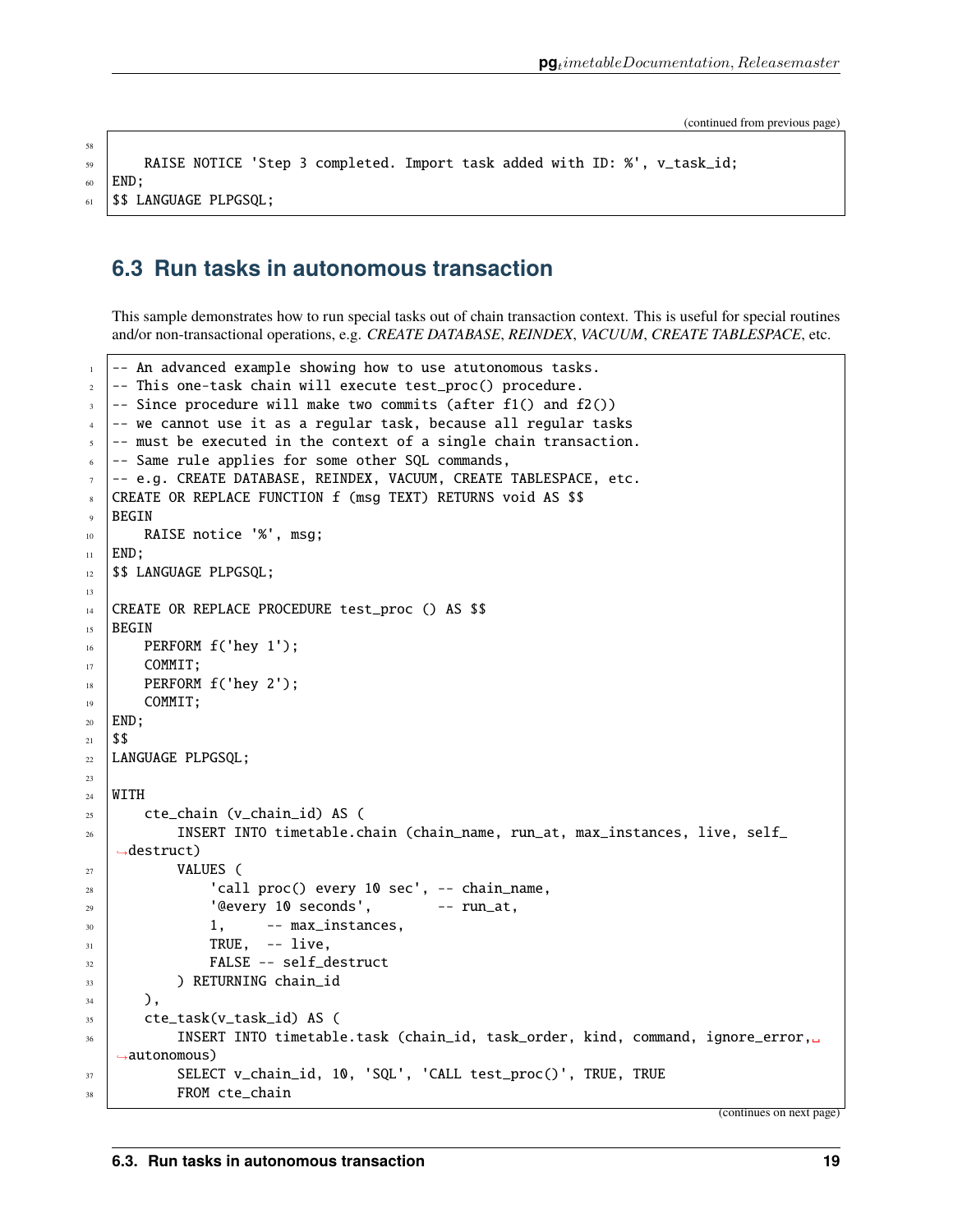```
39 RETURNING task_id
40 )
```
<sup>41</sup> SELECT v\_chain\_id, v\_task\_id FROM cte\_task, cte\_chain;

### <span id="page-23-0"></span>**6.4 Shutdown the scheduler and terminate the session**

This sample demonstrates how to shutdown the scheduler using special built-in task. This can be used to control maintenance windows, to restart the scheduler for update purposes, or to stop session before the database should be dropped.

```
-- This one-task chain (aka job) will terminate pg_timetable session.
2 -- This is useful for maintaining purposes or before database being destroyed.
      -- One should take care of restarting pg_timetable if needed.
4
5 SELECT timetable.add_job (
\begin{array}{c|c} \hline \text{for} \quad \text{in} \quad \text{is} \quad \text{in} \quad \text{is} \quad \text{is} \quad \text{is} \quad \text{is} \quad \text{is} \quad \text{is} \quad \text{is} \quad \text{is} \quad \text{is} \quad \text{is} \quad \text{is} \quad \text{is} \quad \text{is} \quad \text{is} \quad \text{is} \quad \text{is} \quad \text{is} \quad \text{is} \quad \text{is} \quad \text{is} \quad \text{is} \quad \text{is} \quad \text{is} \quad \text{is} \quad \text{is} \quad \text{is}7 job_schedule => '* * 1 * *',
\vert job_command \vert > 'Shutdown',
9 job_kind => 'BUILTIN'
_{10} );
```
### <span id="page-23-1"></span>**6.5 Access previous task result code and output from the next task**

This sample demonstrates how to check the result code and output of a previous task. If the last task failed, that is possible only if *ignore* error boolean = true is set for that task. Otherwise, a scheduler will stop the chain. This sample shows how to calculate failed, successful, and the total number of tasks executed. Based on these values, we can calculate the success ratio.

```
1 WITH
2 cte_chain (v_chain_id) AS ( -- let's create a new chain and add tasks to it later
3 INSERT INTO timetable.chain (chain_name, run_at, max_instances, live)
4 VALUES ('many tasks', '* * * * *', 1, true)
5 RETURNING chain_id
6 \mid ),
7 cte_tasks(v_task_id) AS ( -- now we'll add 500 tasks to the chain, some of them will.
   \rightarrowfail
8 INSERT INTO timetable.task (chain_id, task_order, kind, command, ignore_error)
9 SELECT v_chain_id, g.s, 'SQL', 'SELECT 1.0 / round(random())::int4;', true
10 FROM cte_chain, generate_series(1, 500) AS g(s)
11 RETURNING task_id
12 \quad | \quad \quad \quad \text{)}13 report_task(v_task_id) AS ( -- and the last reporting task will calculate the
   ˓→statistic
14 INSERT INTO timetable.task (chain_id, task_order, kind, command)
15 SELECT v_chain_id, 501, 'SQL', $CMD$DO
16 $$
17 | DECLARE
18 S TEXT;
```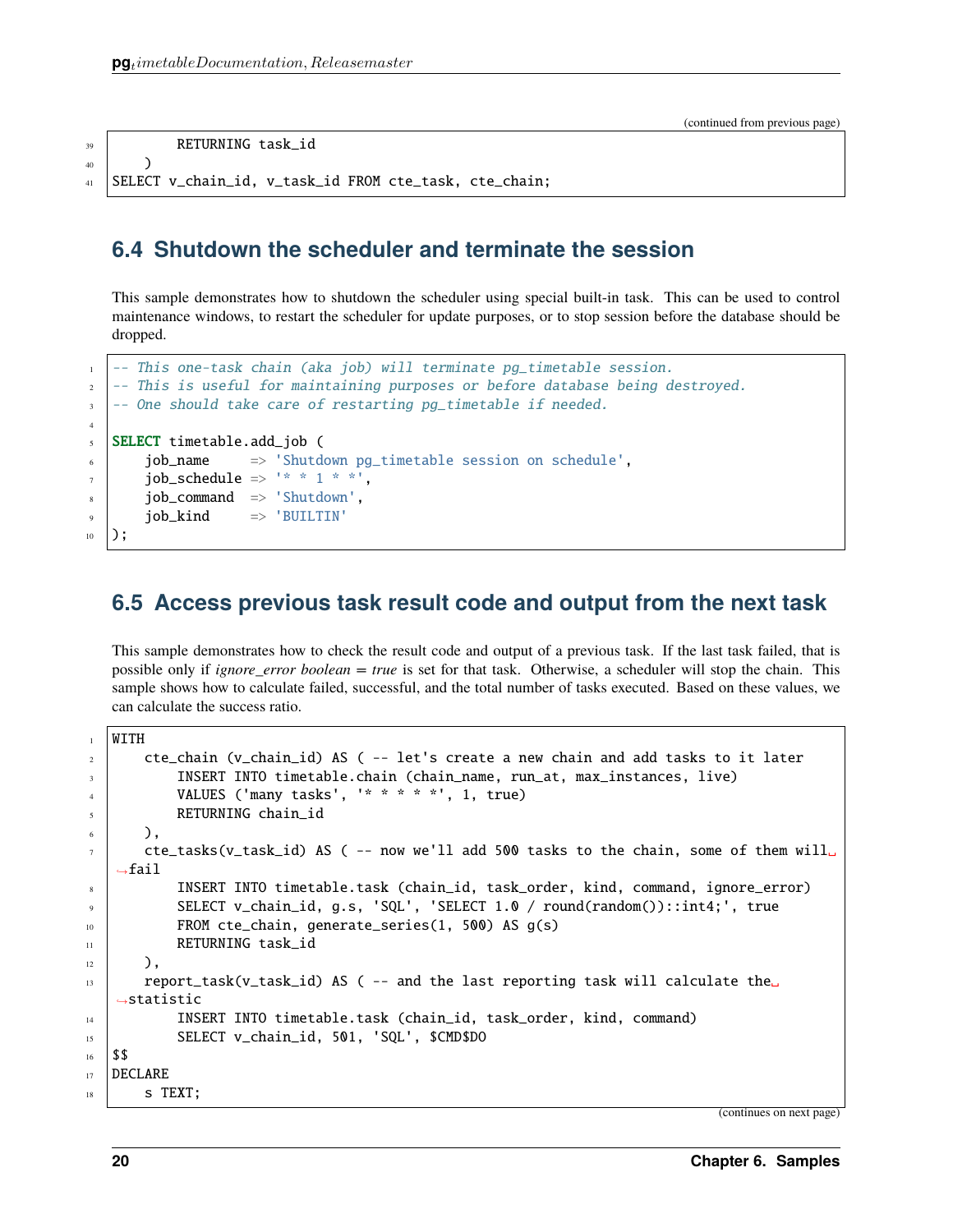```
19 BEGIN
20 WITH report AS (
21 SELECT
22 count(*) FILTER (WHERE returncode = 0) AS success,
23 \vert count(*) FILTER (WHERE returncode != 0) AS fail,
24 count(*) AS total
25 FROM timetable.execution_log
26 WHERE chain_id = current_setting('pg_timetable.current_chain_id')::bigint
27 AND txid = txid_current()
28 )
29 SELECT 'Tasks executed:' || total ||
30 '; succeeded: ' || success ||
_3<sub>31</sub> \vert '; failed: ' || fail ||
\begin{array}{|l|} \hline \end{array} : ratio: ' || 100.0*success/GREATEST(total,1)
33 INTO s
34 FROM report;
35 RAISE NOTICE '%', s;
36 END;
37 $$
38 $CMD$
<sup>39</sup> FROM cte_chain
40 RETURNING task_id
41 )
42 SELECT v_chain_id FROM cte_chain
```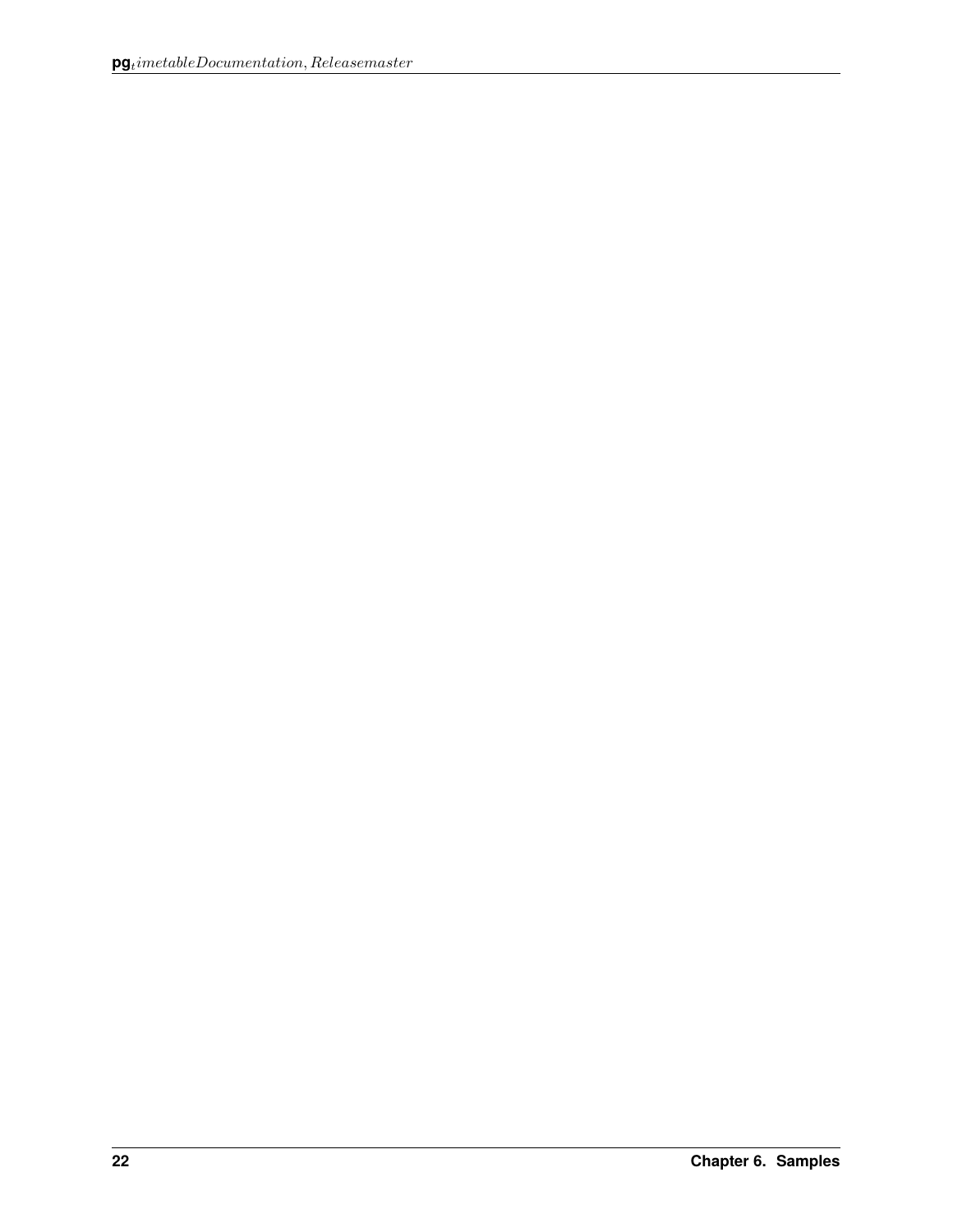**SEVEN**

### **MIGRATION FROM OTHERS SCHEDULERS**

### <span id="page-26-1"></span><span id="page-26-0"></span>**7.1 Migrate jobs from pg\_cron to pg\_timetable**

If you want to quickly export jobs scheduled from *pg\_cron* to *pg\_timetable*, you can use this SQL snippet:

|                          | SELECT timetable.add_job( |                                                      |  |  |
|--------------------------|---------------------------|------------------------------------------------------|--|--|
| $\overline{a}$           | job_name                  | $\Rightarrow$ COALESCE(jobname, 'job: '    command), |  |  |
| $\overline{\mathbf{3}}$  | job_schedule              | $\Rightarrow$ schedule.                              |  |  |
| $\overline{4}$           | job_command               | $\Rightarrow$ command.                               |  |  |
| $\overline{\phantom{0}}$ | job_kind                  | $\Rightarrow$ 'SQL'.                                 |  |  |
| 6                        | iob_live                  | $\Rightarrow$ active                                 |  |  |
|                          | FROM cron.job;            |                                                      |  |  |

The *timetable.add\_job()*, however, has some limitations. First of all, the function will mark the task created as **autonomous**, specifying scheduler should execute the task out of the chain transaction. It's not an error, but many autonomous chains may cause some extra connections to be used.

Secondly, database connection parameters are lost for source *pg\_cron* jobs, making all jobs local. To export every information available precisely as possible, use this SQL snippet under the role they were scheduled in *pg\_cron*:

```
1 SET ROLE 'scheduler'; -- set the role used by pg_cron
2
3 WITH cron_chain AS (
4 SELECT
5 nextval('timetable.chain_chain_id_seq'::regclass) AS cron_id,
6 jobname,
7 schedule,
\overline{\phantom{a}} active,
9 command,
10 CASE WHEN
\text{11} database != current_database()
12 OR nodename != 'localhost'
13 OR username != CURRENT_USER
14 OR nodeport != inet_server_port()
15 THEN
16 format('host=%s port=%s dbname=%s user=%s', nodename, nodeport, database,␣
   ˓→username)
17 END AS connstr
18 FROM
19 cron.job
_{20} ),
```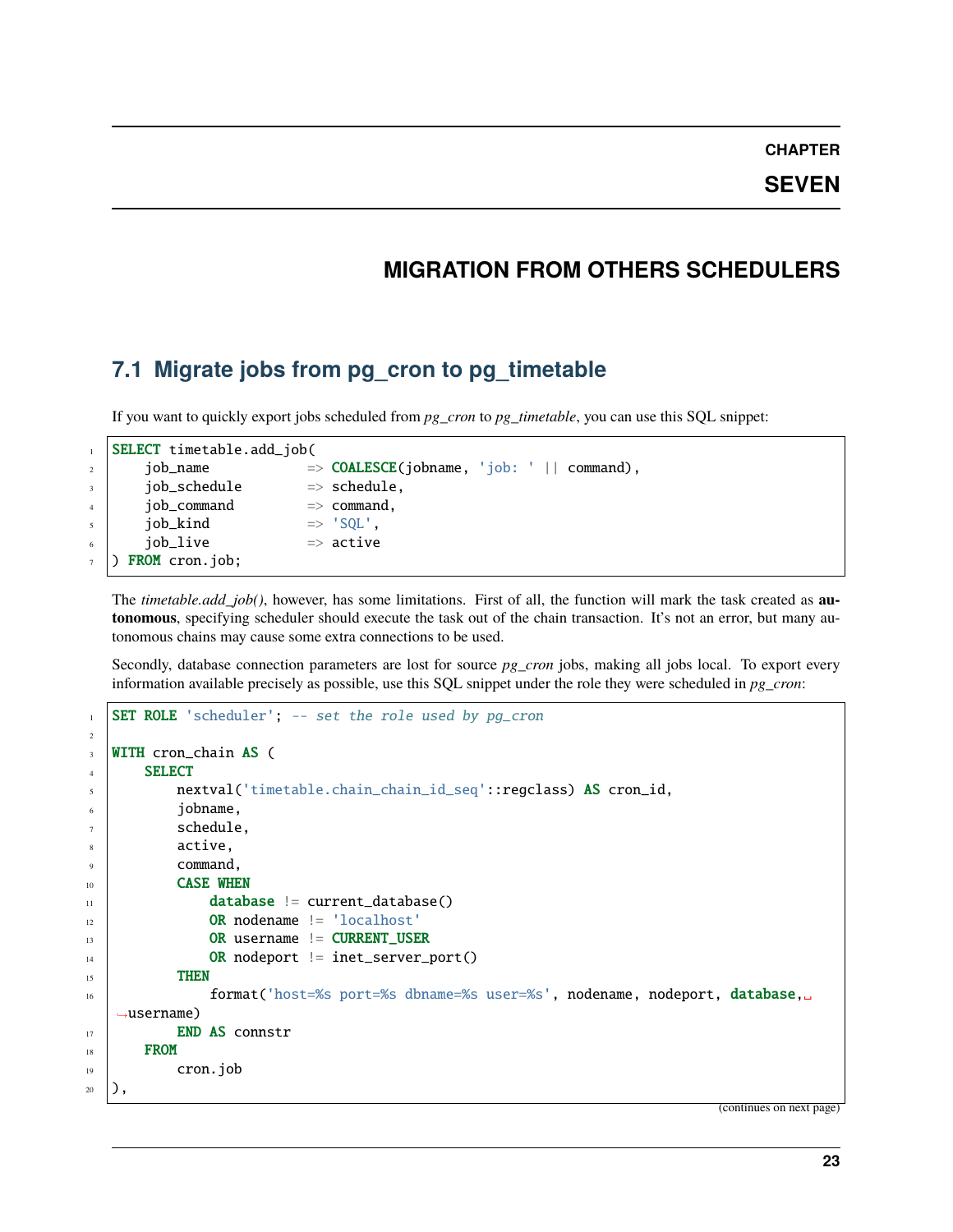```
_{21} cte_chain AS (
22 INSERT INTO timetable.chain (chain_id, chain_name, run_at, live)
23 SELECT
24 cron_id, COALESCE(jobname, 'cronjob' || cron_id), schedule, active
25 FROM
<sup>26</sup> cron_chain
27 ),
28 cte_tasks AS (
29 INSERT INTO timetable.task (chain_id, task_order, kind, command, database_
   \rightarrowconnection)
30 SELECT
31 cron_id, 1, 'SQL', command, connstr
32 FROM
<sup>33</sup> cron_chain
34 RETURNING
35 chain_id, task_id
36 )
37 SELECT * FROM cte_tasks;
```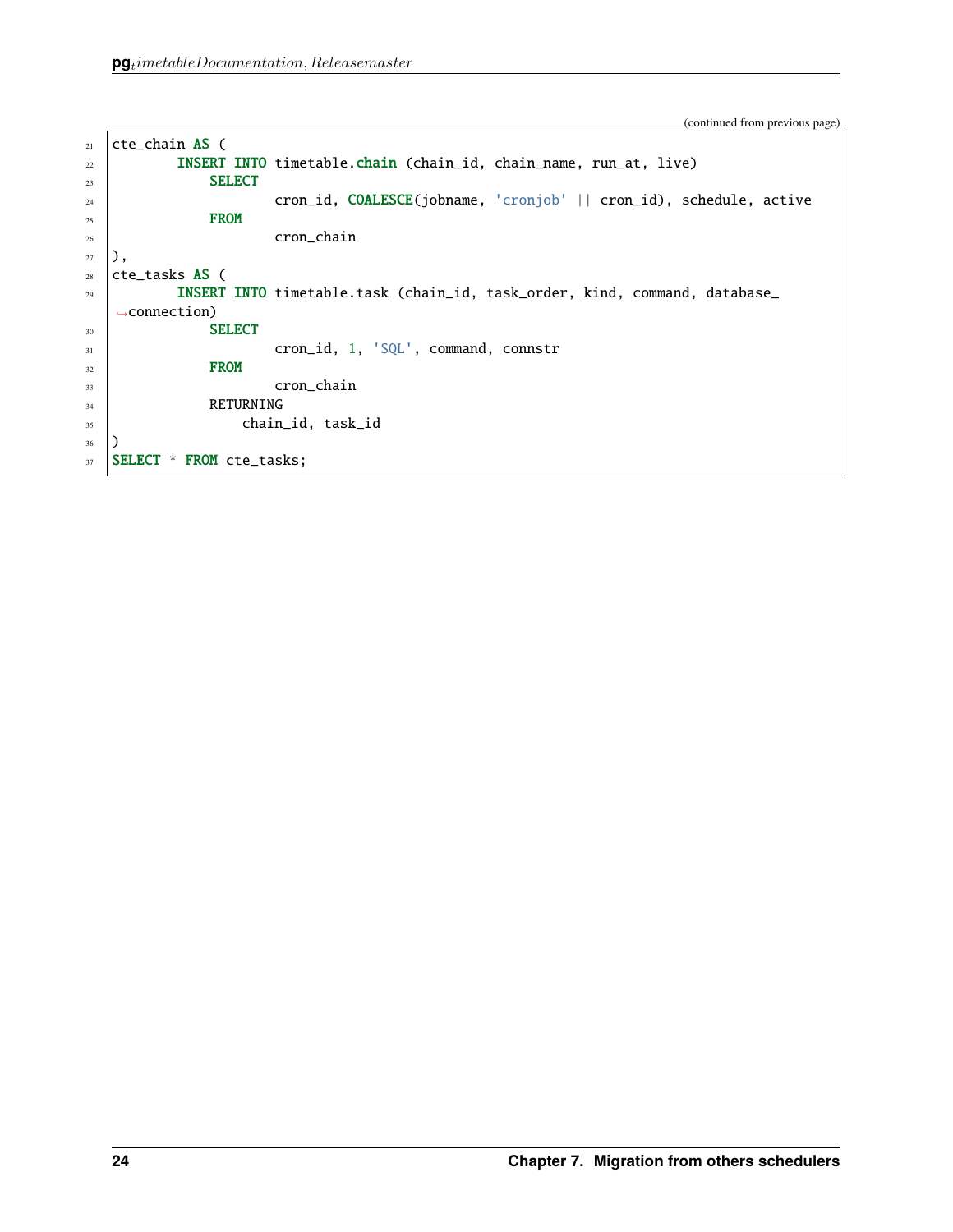**EIGHT**

### **REST API**

<span id="page-28-0"></span>**pg\_timetable** has a rich REST API, which can be used by external tools in order to perform start/stop/reinitialize/restarts/reloads, by any kind of tools to perform HTTP health checks, and of course, could also be used for monitoring.

Below you will find the list of **pg\_timetable** REST API endpoints.

### <span id="page-28-1"></span>**8.1 Health check endpoints**

Currently, there are two health check endpoints available:

#### GET /liveness

Always returns HTTP status code 200 what only indicates that **pg\_timetable** is running.

#### GET /readiness

Returns HTTP status code 200 when the **pg\_timetable** is running and the scheduler is in the main loop processing chains. If the scheduler connects to the database, creates the database schema, or upgrades it, it will return HTTP status code 503.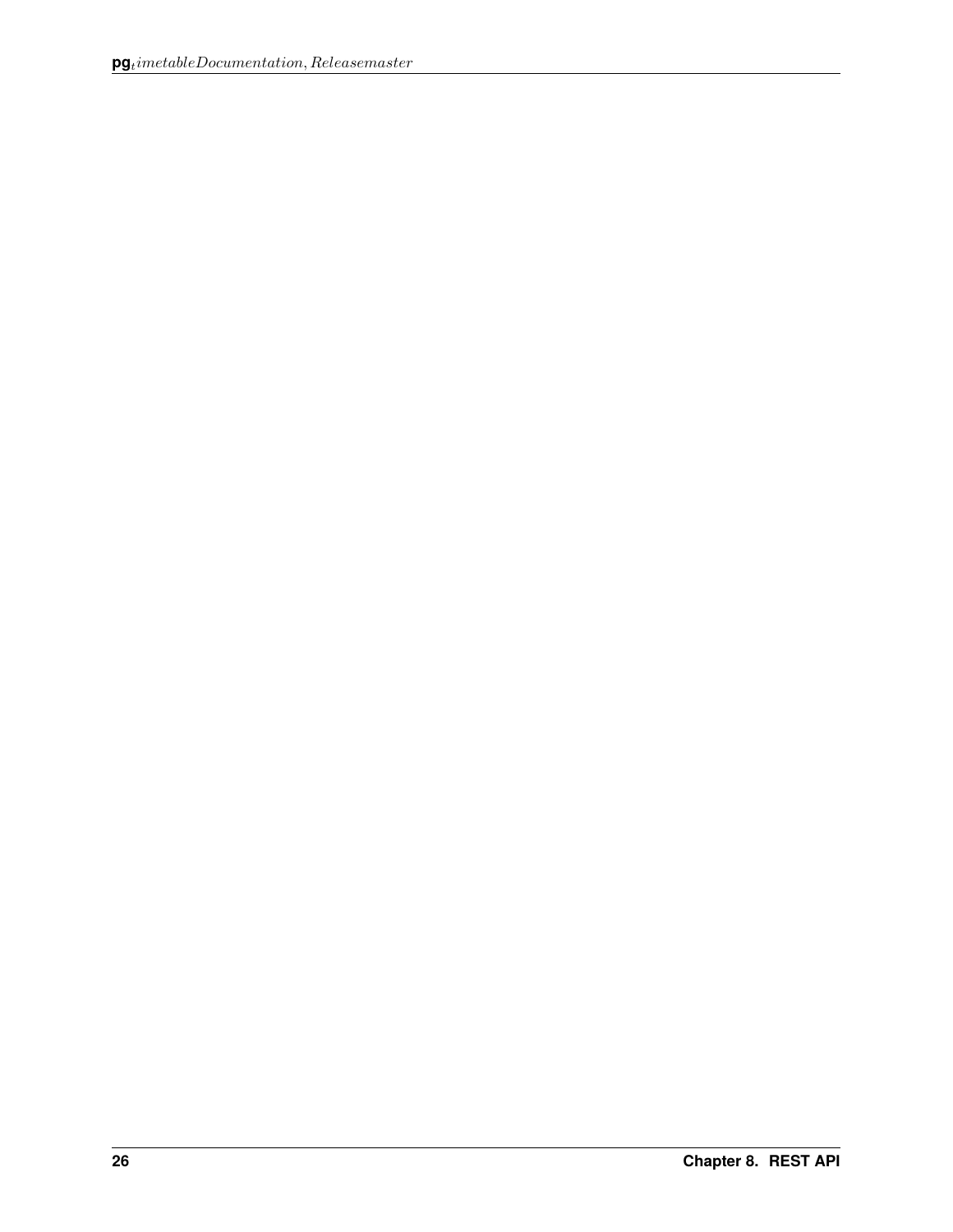### **NINE**

## **DATABASE SCHEMA**

<span id="page-30-0"></span>**pg\_timetable** is a database driven application. During the first start the necessary schema is created if absent.

## <span id="page-30-1"></span>**9.1 Main tables and objects**

```
1 CREATE SCHEMA timetable;
2
3 -- define migrations you need to apply
4 -- every change to this file should populate this table.
s -- Version value should contain issue number zero padded followed by
6 -- short description of the issue\feature\bug implemented\resolved
   CREATE TABLE timetable.migration(
8 id INT8 NOT NULL,
9 version TEXT NOT NULL,
10 PRIMARY KEY (id)
11);
12
13 | INSERT INTO
14 timetable.migration (id, version)
15 VALUES
16 (0, '00259 Restart migrations for v4'),
17 (1, '00305 Fix timetable.is_cron_in_time'),
18 (2, '00323 Append timetable.delete_job function'),
19 (3, '00329 Migration required for some new added functions'),
_{20} (4, '00334 Refactor timetable.task as plain schema without tree-like dependencies'),
_{21} (5, '00381 Rewrite active chain handling'),
\overline{22} (6, '00394 Add started_at column to active_session and active_chain tables'),
_{23} (7, '00417 Rename LOG database log level to INFO'),
_{24} (8, '00436 Add txid column to timetable.execution_log');
25
_{26} CREATE DOMAIN timetable.cron AS TEXT CHECK(
_{27} substr(VALUE, 1, 6) IN ('@every', '@after') AND (substr(VALUE, 7) :: INTERVAL) IS.
   ˓→NOT NULL
_{28} OR VALUE = '@reboot'
29 OR VALUE ~ '^(((\d+,)+\d+|(\d+(\/|-)\d+)|(\*(\/|-)\d+)|\d+|\*) +){4}(((\d+,)+\d+|(\
   \rightarrowd+(\/|-)\d+)|(\*(\/|-)\d+)|\d+|\*) ?)$'
30 \mid);
31
32 COMMENT ON DOMAIN timetable.cron IS 'Extended CRON-style notation with support of.
   ˓→interval values';
```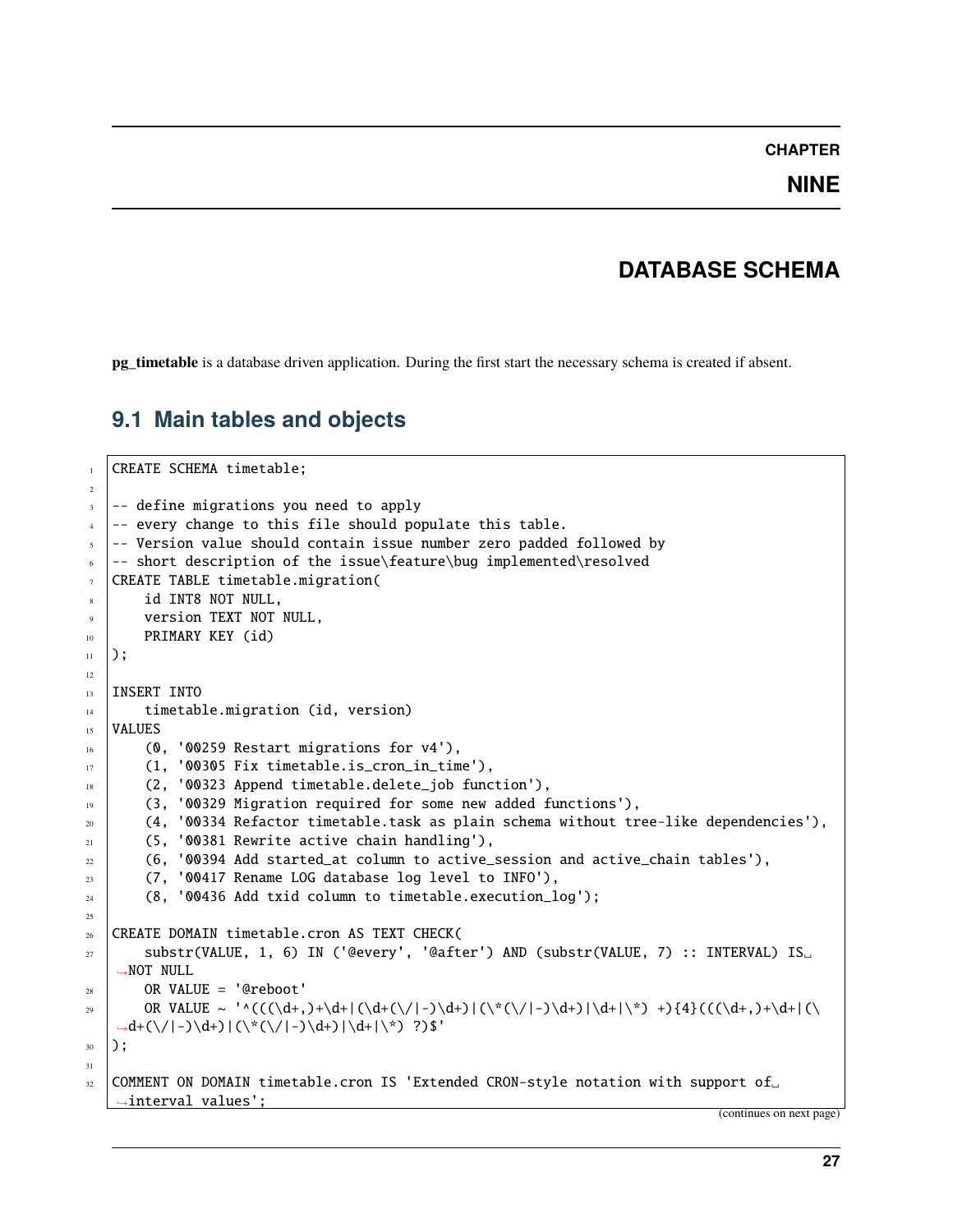```
33
34 CREATE TABLE timetable.chain (
35 chain_id BIGSERIAL PRIMARY KEY,
36 chain_name TEXT NOT NULL UNIQUE,
37 \mid \text{run\_at} timetable.cron,
38 max_instances INTEGER,
39 timeout INTEGER DEFAULT 0.
40 live BOOLEAN DEFAULT FALSE,
41 Self_destruct BOOLEAN DEFAULT FALSE,
42 exclusive_execution BOOLEAN DEFAULT FALSE,
43 client name TEXT
44 );
45
46 COMMENT ON TABLE timetable.chain IS
47 | 'Stores information about chains schedule';
48 COMMENT ON COLUMN timetable.chain.run_at IS
49 'Extended CRON-style time notation the chain has to be run at';
50 COMMENT ON COLUMN timetable.chain.max_instances IS
\mathbf{S1} 'Number of instances (clients) this chain can run in parallel';
52 COMMENT ON COLUMN timetable.chain.timeout IS
53 'Abort any chain that takes more than the specified number of milliseconds';
54 COMMENT ON COLUMN timetable.chain.live IS
55 'Indication that the chain is ready to run, set to FALSE to pause execution';
56 COMMENT ON COLUMN timetable.chain.self_destruct IS
\sigma_{57} | \, 'Indication that this chain will delete itself after successful run';
58 COMMENT ON COLUMN timetable.chain.exclusive_execution IS
59 \parallel \parallel \parallel and \parallel and \parallel and \parallel and \parallel and \parallel and \parallel and \parallel and \parallel and \parallel and \parallel and \parallel and \parallel and \parallel and \parallel and \parallel and \parallel and \parallel and \parallel and \parallel and \parallel and \parallel and \parallel and
60 COMMENT ON COLUMN timetable.chain.client_name IS
61 'Only client with this name is allowed to run this chain, set to NULL to allow any
   ˓→client';
62
63 CREATE TYPE timetable.command_kind AS ENUM ('SQL', 'PROGRAM', 'BUILTIN');
64
65 CREATE TABLE timetable.task (
66 task_id BIGSERIAL PRIMARY KEY,
\sigma chain_id BIGINT REFERENCES timetable.chain(chain_id) ON_{\text{d}}˓→UPDATE CASCADE ON DELETE CASCADE,
68 task_order DOUBLE PRECISION NOT NULL,
69 task_name TEXT,
\overline{70} kind timetable.command_kind NOT NULL DEFAULT 'SQL',
71 command TEXT NOT NULL,
72 \quad \text{run}\_as TEXT,
73 database_connection TEXT,
\frac{74}{14} ignore_error BOOLEAN NOT NULL DEFAULT FALSE,
\overline{75} autonomous BOOLEAN NOT NULL DEFAULT FALSE.
\frac{76}{10} timeout INTEGER DEFAULT 0
77 );
78
79 COMMENT ON TABLE timetable.task IS
80 'Holds information about chain elements aka tasks';
81 COMMENT ON COLUMN timetable.task.chain_id IS
\overline{\mathcal{S}} 'Link to the chain, if NULL task considered to be disabled';
```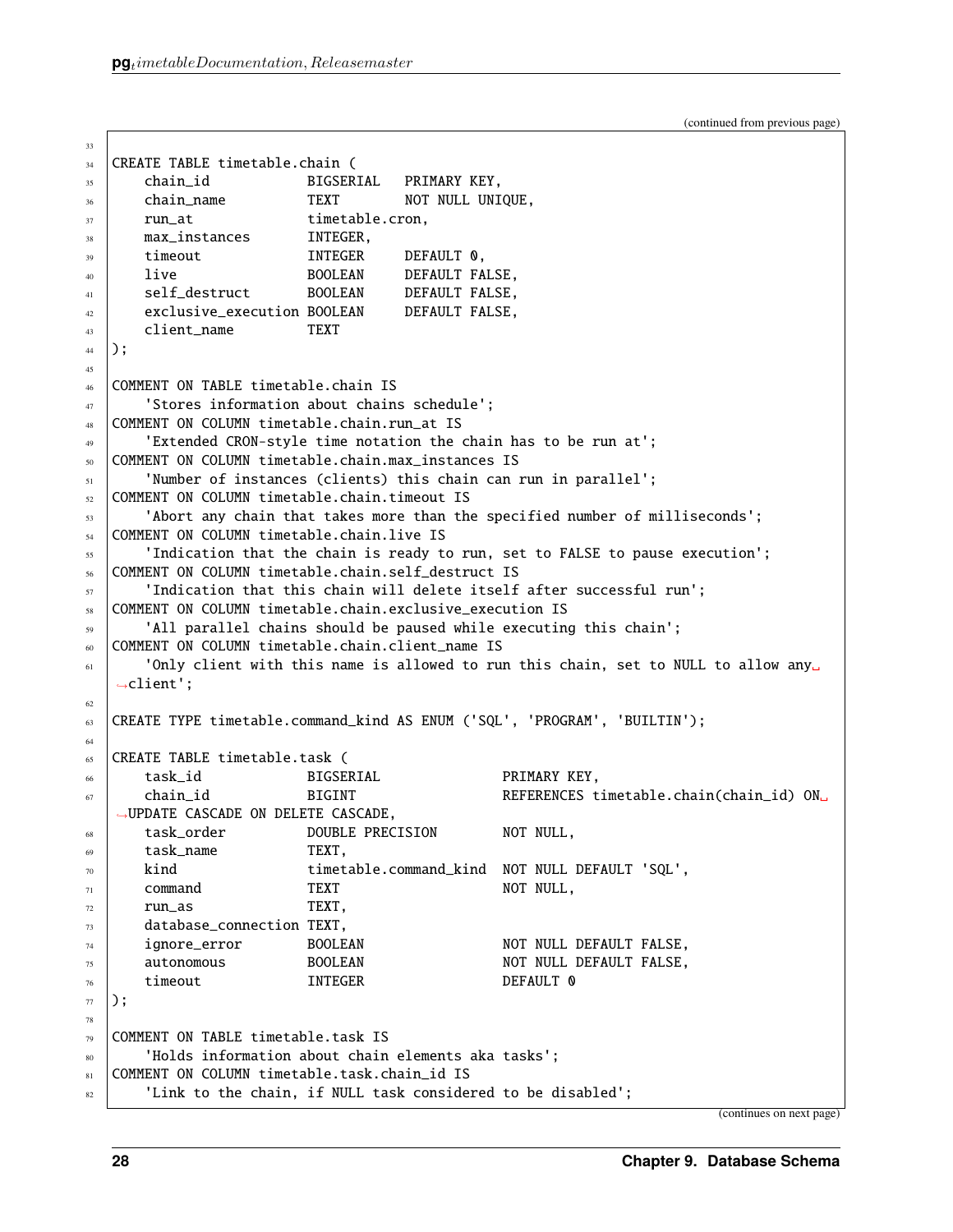```
(continued from previous page)
```

```
83 COMMENT ON COLUMN timetable.task.task order IS
84 'Indicates the order of task within a chain';
85 COMMENT ON COLUMN timetable.task.run_as IS
86 'Role name to run task as. Uses SET ROLE for SQL commands';
87 COMMENT ON COLUMN timetable.task.ignore_error IS
88 'Indicates whether a next task in a chain can be executed regardless of the success␣
   ˓→of the current one';
89 COMMENT ON COLUMN timetable.task.kind IS
90 'Indicates whether "command" is SQL, built-in function or an external program';
91 COMMENT ON COLUMN timetable.task.command IS
92 'Contains either an SQL command, or command string to be executed';
93 COMMENT ON COLUMN timetable.task.timeout IS
94 'Abort any task within a chain that takes more than the specified number of \Box˓→milliseconds';
95
96 -- parameter passing for a chain task
97 CREATE TABLE timetable.parameter(
98 task_id BIGINT REFERENCES timetable.task(task_id)
99 ON UPDATE CASCADE ON DELETE CASCADE,
100 order_id INTEGER CHECK (order_id > 0),
101 value JSONB,
102 PRIMARY KEY (task_id, order_id)
_{103} );
104
105 COMMENT ON TABLE timetable.parameter IS
_{106} \qquad 'Stores parameters passed as arguments to a chain task';
107
108 CREATE UNLOGGED TABLE timetable.active_session(
109 client_pid BIGINT NOT NULL,
110 client_name TEXT NOT NULL,
111 | server_pid BIGINT NOT NULL,
112 started_at TIMESTAMPTZ DEFAULT now()
113 \mid );114
115 COMMENT ON TABLE timetable.active session IS
116 | 'Stores information about active sessions';
117
118 CREATE TYPE timetable.log_type AS ENUM ('DEBUG', 'NOTICE', 'INFO', 'ERROR', 'PANIC',
   ightharpoonup USER');
119
120 CREATE OR REPLACE FUNCTION timetable.get_client_name(integer) RETURNS TEXT AS
121 $$
122 SELECT client_name FROM timetable.active_session WHERE server_pid = $1 LIMIT 1
123 $$
124 LANGUAGE sql;
125
126 CREATE TABLE timetable.log
127 \mid \mathsf{C}128 ts TIMESTAMPTZ DEFAULT now(),
129 pid INTEGER NOT NULL.
130 | log_level timetable.log_type NOT NULL,
131 client_name TEXT DEFAULT timetable.get_client_name(pg_backend_
    \rightarrowpid()), (continues on next page)
```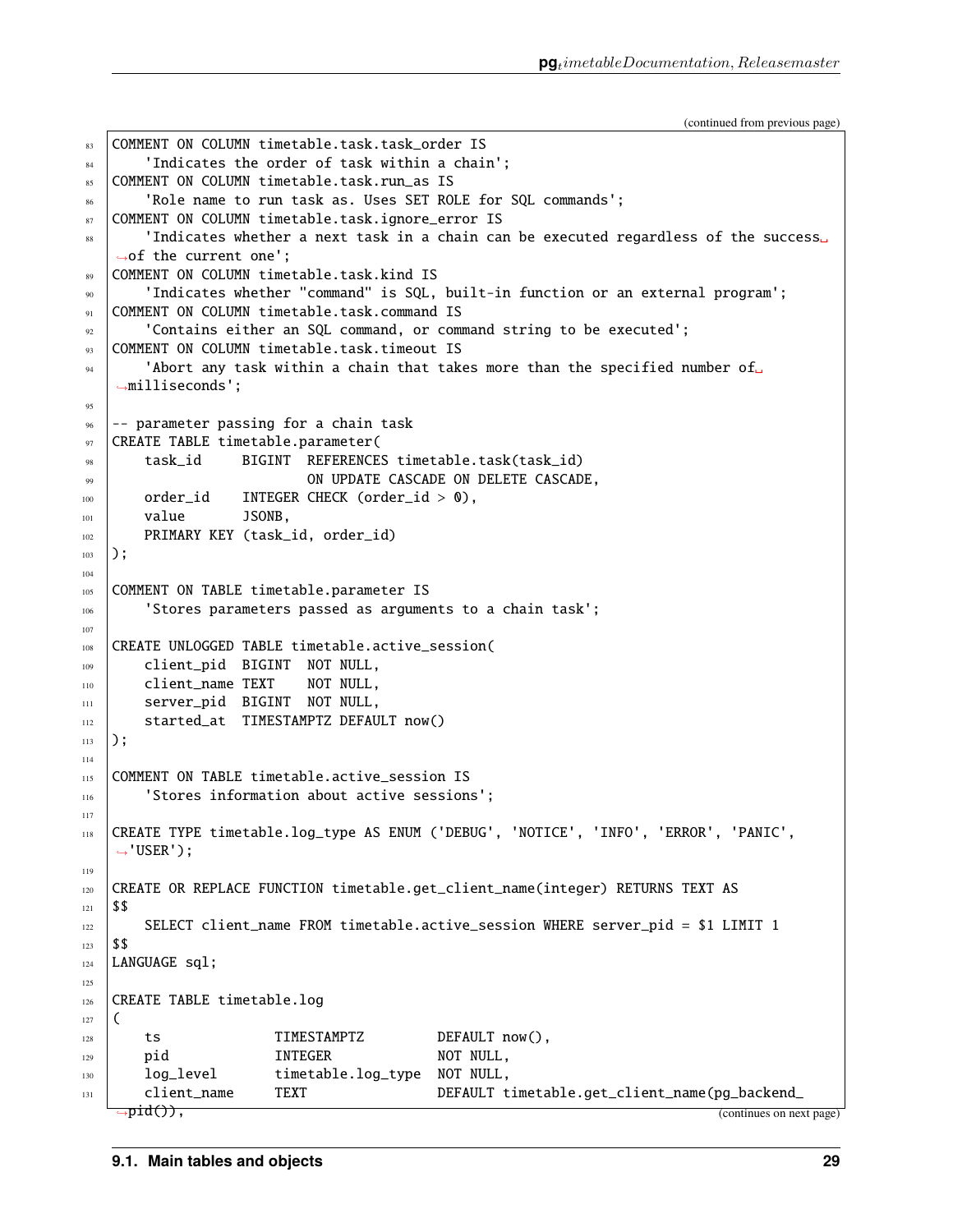```
132 message TEXT,
133 message_data jsonb
134 );
135
136 COMMENT ON TABLE timetable.log IS
137 Stores log entries of active sessions';
138
139 CREATE TABLE timetable.execution_log (
140 chain_id BIGINT,
141 task_id BIGINT.
142 txid INTEGER NOT NULL,
143 last_run TIMESTAMPTZ DEFAULT now(),
144 | finished TIMESTAMPTZ,
145 pid BIGINT,
146 returncode INTEGER,
147 kind timetable.command_kind,
148 command TEXT,
149 output TEXT,
150 client_name TEXT NOT NULL
151 \mid );152
153 COMMENT ON TABLE timetable.execution_log IS
154 | 'Stores log entries of executed tasks and chains';
155
156 CREATE UNLOGGED TABLE timetable.active_chain(
157 chain_id BIGINT NOT NULL,
158 client_name TEXT NOT NULL,
159 started_at TIMESTAMPTZ DEFAULT now()
_{160} );
161
162 COMMENT ON TABLE timetable.active_chain IS
163 | Stores information about active chains within session';
164
165 CREATE OR REPLACE FUNCTION timetable.try_lock_client_name(worker_pid BIGINT, worker_name␣
   \rightarrowTEXT)
166 RETURNS bool AS
167 | $CODE$
168 | BEGIN
169 IF pg_is_in_recovery() THEN
_{170} \qquad RAISE NOTICE 'Cannot obtain lock on a replica. Please, use the primary node';
171 RETURN FALSE;
172 END IF;
173 - remove disconnected sessions
174 DELETE
175 FROM timetable.active session
176 | WHERE server_pid NOT IN (
177 SELECT pid
178 | FROM pg_catalog.pg_stat_activity
179 WHERE application_name = 'pg_timetable'
180 \quad | \quad \Box181 DELETE
182 FROM timetable.active_chain
```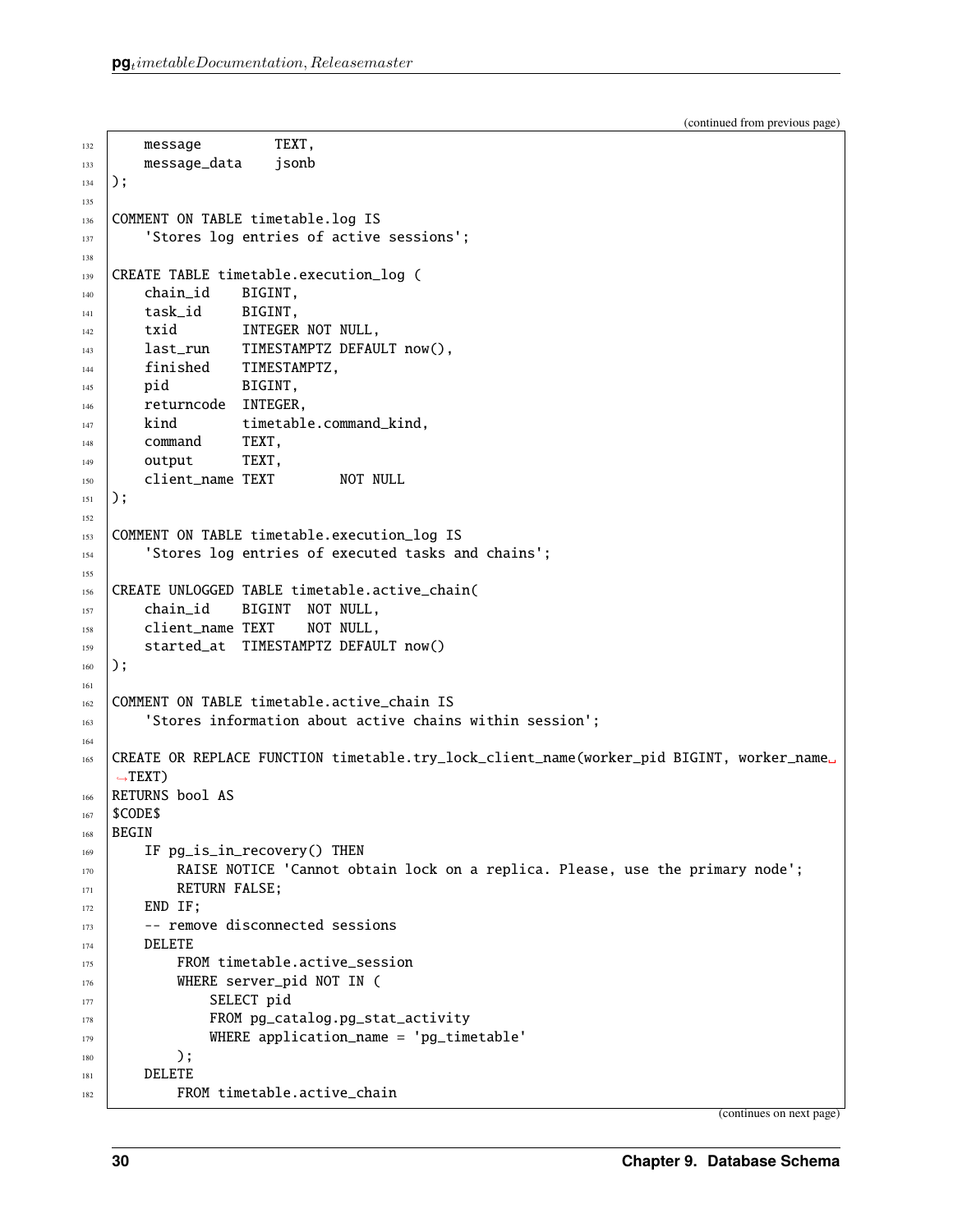```
183 WHERE client_name NOT IN (
184 SELECT client_name FROM timetable.active_session
185 );
186 - - check if there any active sessions with the client name but different client pid
187 PERFORM 1
188 FROM timetable.active_session s
189 WHERE
190 s.client_pid <> worker_pid
191 AND s.client_name = worker_name
192 LIMIT 1:
193 IF FOUND THEN
194 RAISE NOTICE 'Another client is already connected to server with name: %',\Box˓→worker_name;
195 RETURN FALSE;
196 END IF;
_{197} | -- insert current session information
198 INSERT INTO timetable.active_session(client_pid, client_name, server_pid) VALUES␣
   ˓→(worker_pid, worker_name, pg_backend_pid());
199 RETURN TRUE;
200 END;
201 $CODE$
202 STRICT
203 LANGUAGE plpgsql;
204
```
### <span id="page-34-0"></span>**9.2 Jobs related functions**

```
- add_task() will add a task to the same chain as the task with `parent_id`
2 CREATE OR REPLACE FUNCTION timetable.add_task(
      IN kind timetable.command_kind,
4 IN command TEXT,
5 IN parent_id BIGINT,
6 IN order delta DOUBLE PRECISION DEFAULT 10
_7 ) RETURNS BIGINT AS $$
      INSERT INTO timetable.task (chain_id, task_order, kind, command)
9 SELECT chain_id, task_order + $4, $1, $2 FROM timetable.task WHERE task_id = $3
10 RETURNING task_id
11 | $$ LANGUAGE SQL;
12
13 COMMENT ON FUNCTION timetable.add_task IS 'Add a task to the same chain as the task with␣
   \rightarrowparent_id';
14
15 -- add_job() will add one-task chain to the system
16 CREATE OR REPLACE FUNCTION timetable.add_job(
17 job_name TEXT,
18 job_schedule timetable.cron,
19 job_command TEXT,
20 job_parameters JSONB DEFAULT NULL,
21 job_kind timetable.command_kind DEFAULT 'SQL'::timetable.command_kind,
22 job_client_name TEXT DEFAULT NULL,
```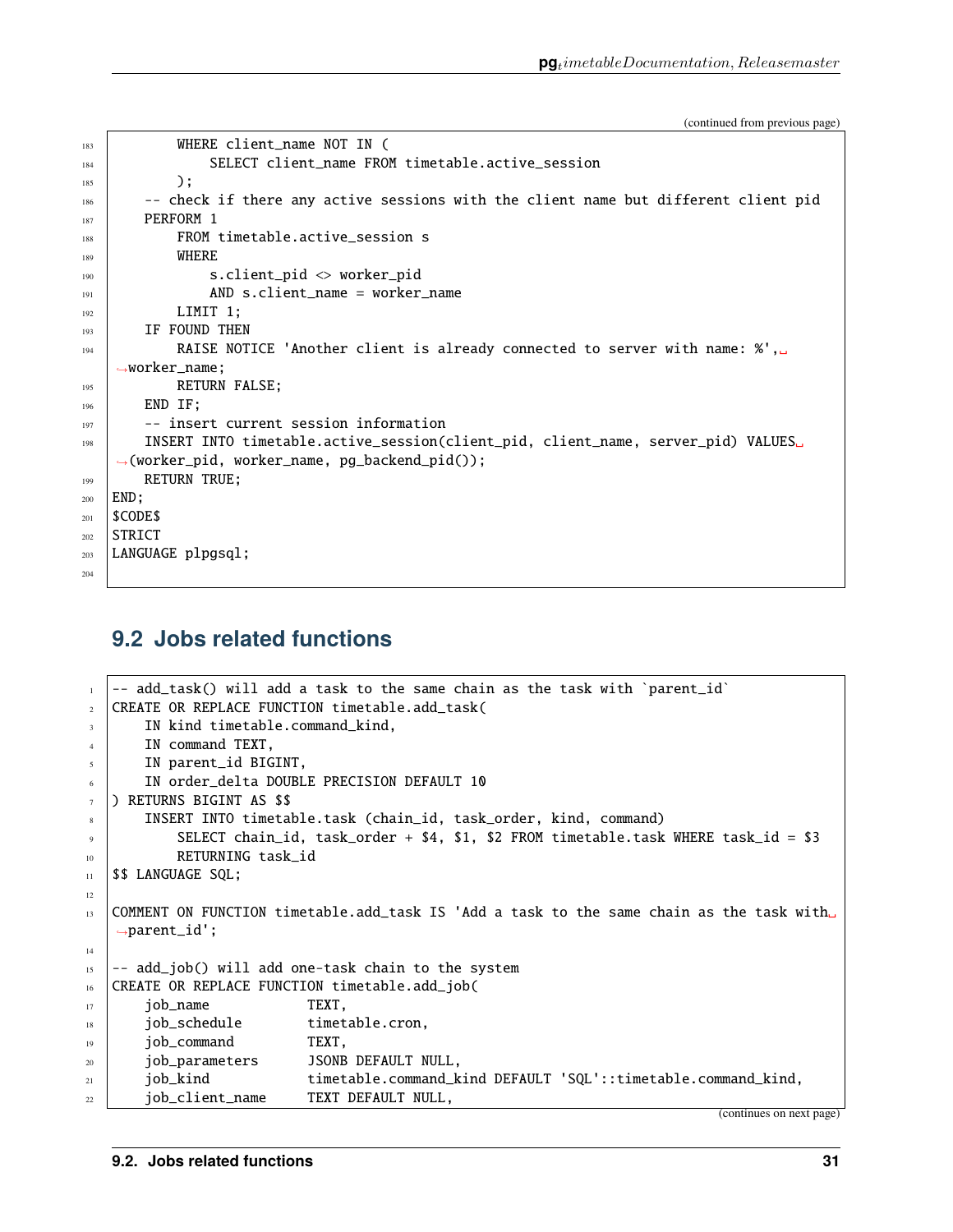```
23 job_max_instances INTEGER DEFAULT NULL,
24 job_live BOOLEAN DEFAULT TRUE,
25 job_self_destruct BOOLEAN DEFAULT FALSE,
26 job_ignore_errors BOOLEAN DEFAULT TRUE,
27 job_exclusive BOOLEAN DEFAULT FALSE
28 ) RETURNS BIGINT AS $$
_{29} WITH
30 cte_chain (v_chain_id) AS (
31 INSERT INTO timetable.chain (chain_name, run_at, max_instances, live, self_
   ˓→destruct, client_name, exclusive_execution)
32 VALUES (job_name, job_schedule,job_max_instances, job_live, job_self_
   ˓→destruct, job_client_name, job_exclusive)
33 RETURNING chain_id
34 ),
35 cte_task(v_task_id) AS (
36 INSERT INTO timetable.task (chain_id, task_order, kind, command, ignore_
   ˓→error, autonomous)
37 SELECT v_chain_id, 10, job_kind, job_command, job_ignore_errors, TRUE
<sup>38</sup> FROM cte_chain
39 RETURNING task_id
^{40} ),
41 cte_param AS (
42 INSERT INTO timetable.parameter (task_id, order_id, value)
43 SELECT v_task_id, 1, job_parameters FROM cte_task, cte_chain
44 )
45 SELECT v_chain_id FROM cte_chain
46 | $$ LANGUAGE SQL;
47
48 COMMENT ON FUNCTION timetable.add_job IS 'Add one-task chain (aka job) to the system';
49
50 -- notify_chain_start() will send notification to the worker to start the chain
51 CREATE OR REPLACE FUNCTION timetable.notify_chain_start(
_{52} chain id BIGINT.
53 worker_name TEXT
54 ) RETURNS void AS $$
55 SELECT pg_notify(
56 worker_name,
57 format('{"ConfigID": %s, "Command": "START", "Ts": %s}',
58 chain_id,
59 EXTRACT(epoch FROM clock_timestamp())::bigint)
60 )
61 | $$ LANGUAGE SQL;
62
63 COMMENT ON FUNCTION timetable.notify_chain_start IS 'Send notification to the worker to
   \rightarrowstart the chain';
64
    - notify_chain_stop() will send notification to the worker to stop the chain
66 CREATE OR REPLACE FUNCTION timetable.notify_chain_stop(
67 chain_id BIGINT,
68 Worker name TEXT
69 ) RETURNS void AS $$
70 SELECT pg_notify(
```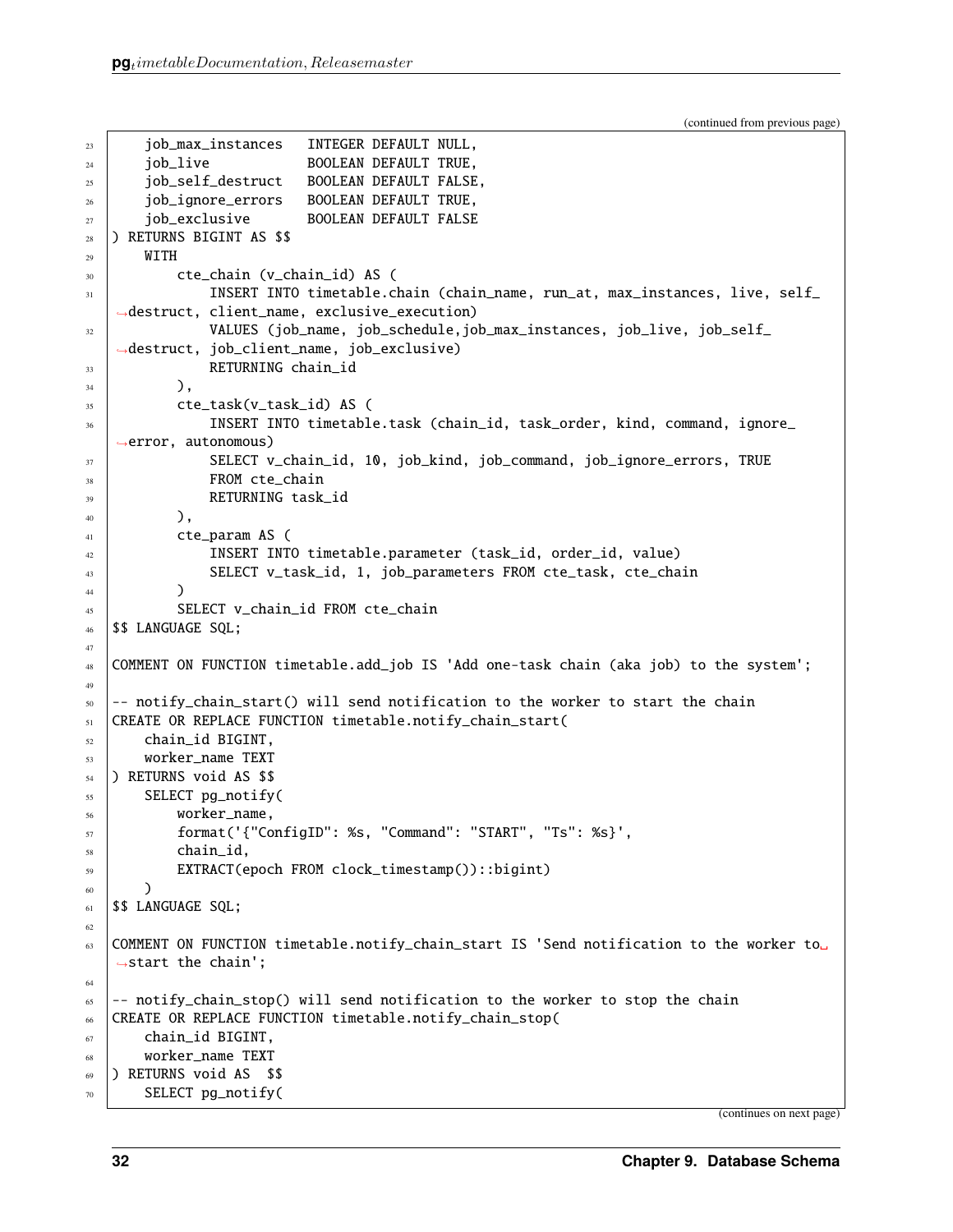```
(continued from previous page)
```

```
71 worker_name,
\begin{array}{ccc} \text{{\tt T}}_2 & \text{{\tt \end{array}} format('{"ConfigID": %s, "Command": "STOP", "Ts": %s}',
73 chain_id,
74 EXTRACT(epoch FROM clock_timestamp())::bigint)
75 )
76 | $$ LANGUAGE SQL;
77
78 COMMENT ON FUNCTION timetable.notify_chain_stop IS 'Send notification to the worker to.
   \rightarrowstop the chain';
79
80 -- move_task_up() will switch the order of the task execution with a previous task.
   →within the chain
81 | CREATE OR REPLACE FUNCTION timetable.move_task_up(IN task_id BIGINT) RETURNS boolean AS $
   ˓→$
82 WITH current_task (ct_chain_id, ct_id, ct_order) AS (
83 SELECT chain_id, task_id, task_order FROM timetable.task WHERE task_id =
   \rightarrow$1
84 ),
85 tasks(t_id, t_new_order) AS (
86 SELECT task_id, COALESCE(LAG(task_order) OVER w, LEAD(task_order) OVER w)
87 FROM timetable.task t, current_task ct
88 WHERE chain_id = ct_chain_id AND (task_order < ct_order OR task_id = ct_
   \rightarrowid)
89 WINDOW w AS (PARTITION BY chain_id ORDER BY ABS(task_order - ct_order))
90 LIMIT 2
91 ),
92 upd AS (
93 UPDATE timetable.task t SET task_order = t_new_order
94 FROM tasks WHERE tasks.t_id = t.task_id AND tasks.t_new_order IS NOT NULL
95 RETURNING true
96 )
97 SELECT COUNT(*) > 0 FROM upd
98 | $$ LANGUAGE SQL;
99
100 COMMENT ON FUNCTION timetable.move_task_up IS 'Switch the order of the task execution␣
   \rightarrowwith a previous task within the chain';
101
102 -- move_task_down() will switch the order of the task execution with a following task
   \rightarrowwithin the chain
103 CREATE OR REPLACE FUNCTION timetable.move_task_down(IN task_id BIGINT) RETURNS boolean␣
   \rightarrowAS $$
104 WITH current_task (ct_chain_id, ct_id, ct_order) AS (
105 SELECT chain_id, task_id, task_order FROM timetable.task WHERE task_id =
   \rightarrow$1
106 ),
107 tasks(t_id, t_new_order) AS (
                  108 SELECT task_id, COALESCE(LAG(task_order) OVER w, LEAD(task_order) OVER w)
109 FROM timetable.task t, current_task ct
110 WHERE chain_id = ct_chain_id AND (task_order > ct_order OR task_id = ct_
   \rightarrowid)
111 WINDOW w AS (PARTITION BY chain_id ORDER BY ABS(task_order - ct_order))
112 LIMIT 2
                                                                        (continues on next page)
```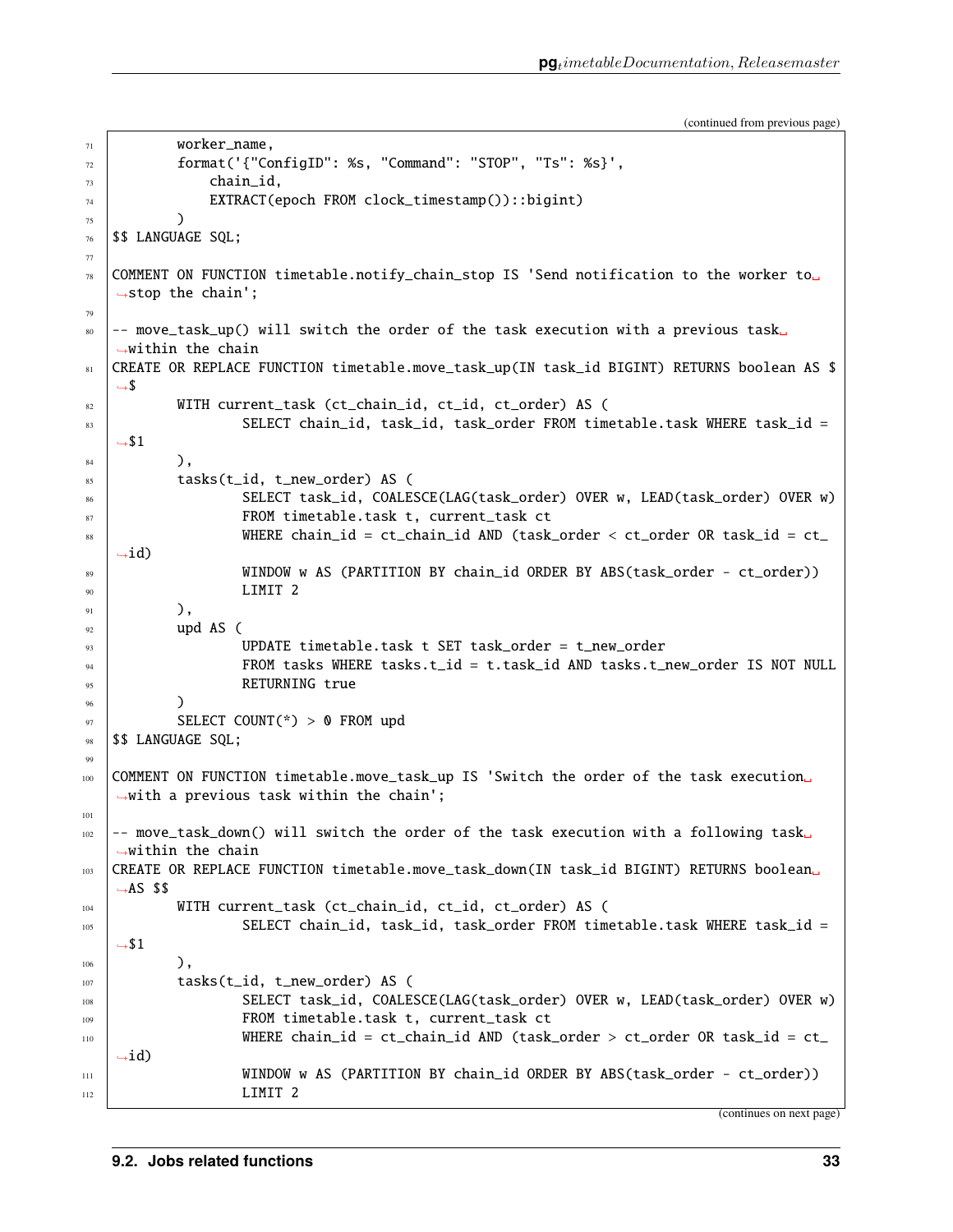```
113 ),
114 upd AS (
115 UPDATE timetable.task t SET task_order = t_new_order
116 FROM tasks WHERE tasks.t_id = t.task_id AND tasks.t_new_order IS NOT NULL
117 RETURNING true
118 )
119 SELECT COUNT(*) > 0 FROM upd
120 | $$ LANGUAGE SQL;
121
122 COMMENT ON FUNCTION timetable.move_task_down IS 'Switch the order of the task execution
    ˓→with a following task within the chain';
123
124 \vert -- delete_job() will delete the chain and its tasks from the system
125 CREATE OR REPLACE FUNCTION timetable.delete_job(IN job_name TEXT) RETURNS boolean AS $$
126 | WITH del_chain AS (DELETE FROM timetable.chain WHERE chain.chain_name = $1 RETURNING
    \rightarrowchain id)
127 | SELECT EXISTS(SELECT 1 FROM del_chain)
128 | $$ LANGUAGE SQL;
129
130 COMMENT ON FUNCTION timetable.delete_job IS 'Delete the chain and its tasks from the
    \rightarrowsystem';
131
132 \left[-\right] delete_task() will delete the task from a chain
133 CREATE OR REPLACE FUNCTION timetable.delete_task(IN task_id BIGINT) RETURNS boolean AS $$
134 WITH del_task AS (DELETE FROM timetable.task WHERE task_id = $1 RETURNING task_id)
135 SELECT EXISTS (SELECT 1 FROM del_task)
136 | $$ LANGUAGE SQL;
137
138 COMMENT ON FUNCTION timetable.delete_task IS 'Delete the task from a chain';
```
## <span id="page-37-0"></span>**9.3 ron related functions**

| $\mathbf{1}$   | CREATE OR REPLACE FUNCTION timetable.cron_split_to_arrays( |
|----------------|------------------------------------------------------------|
| $\overline{c}$ | cron text.                                                 |
| 3              | OUT mins integer[],                                        |
| $\overline{4}$ | OUT hours integer[],                                       |
| $\overline{5}$ | OUT days integer[],                                        |
| 6              | OUT months integer[],                                      |
| $\tau$         | OUT dow integer[]                                          |
| 8              | RETURNS record AS \$\$                                     |
| 9              | <b>DECLARE</b>                                             |
| 10             | $a$ _element text[];                                       |
| 11             | i_index integer;                                           |
| 12             | $a$ _tmp text[];                                           |
| 13             | tmp_item text;                                             |
| 14             | $a$ _range int $[]$ ;                                      |
| 15             | $a$ _split text[];                                         |
| 16             | a_res integer[];                                           |
| 17             | allowed_range integer[];                                   |
| 18             | max_val integer;                                           |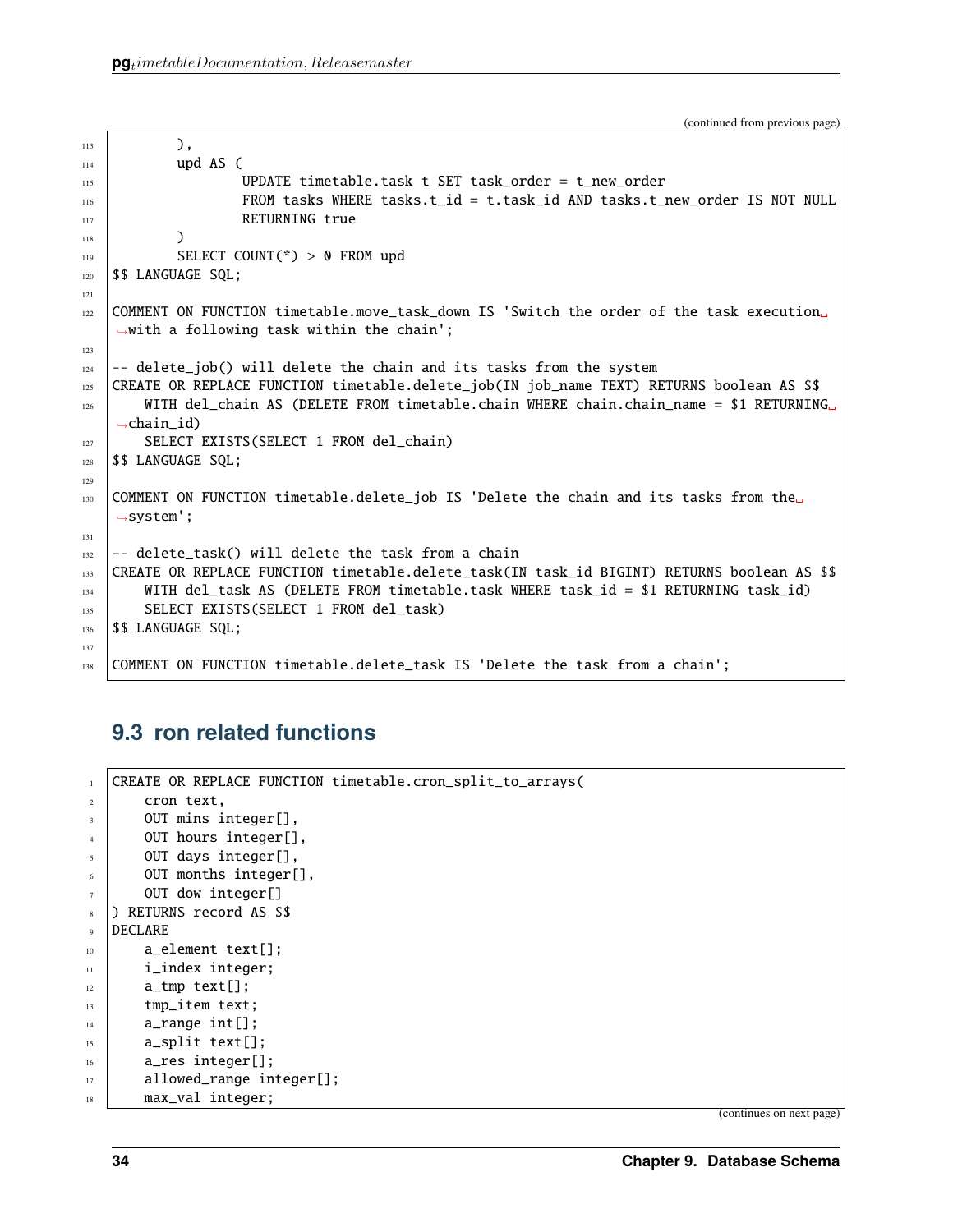```
(continued from previous page)
```

```
19 min_val integer;
20 BEGIN
21 a_element := regexp_split_to_array(cron, '\s+');
_{22} | FOR i_index IN 1..5 LOOP
23 a_res := NULL;
_{24} a_tmp := string_to_array(a_element[i_index],',');
\begin{array}{ccc} \text{25} & \text{CASE } i\_index & \text{- - 1 - mins, 2 - hours, 3 - days, 4 - weeks, 5 - DOWs.} \end{array}_{26} WHEN 1 THEN allowed_range := '{0,59}';
_{27} WHEN 2 THEN allowed_range := '{0,23}';
_{28} WHEN 3 THEN allowed_range := '{1,31}';
\begin{array}{ccc} \text{29} & \text{11} & \text{22} \end{array} WHEN 4 THEN allowed_range := '{1,12}';
30 ELSE
_{31} allowed_range := '_{0,7},
32 END CASE;
33 FOREACH tmp_item IN ARRAY a_tmp LOOP
34 IF tmp_item ~ '^[0-9]+$' THEN -- normal integer
\alpha<sub>35</sub> \alpha a_res := array_append(a_res, tmp_item::int);
\begin{array}{ccc} \text{36} & \end{array} ELSIF tmp_item ~ '^[*]+$' THEN -- '*' any value
\begin{array}{ccc} \texttt{37} & \texttt{38} \end{array} a_range := array(select generate_series(allowed_range[1], allowed_
    \rightarrowrange[2]));
38 \vert a_res := array_cat(a_res, a_range);
39 \vert ELSIF tmp_item ~ '^[0-9]+[-][0-9]+$' THEN -- '-' range of values
40 a_range := regexp_split_to_array(tmp_item, '-');
41 a_range := array(select generate_series(a_range[1], a_range[2]));
a_2 a_res := array_cat(a_res, a_range);
43 ELSIF tmp_item ~ '^[0-9]+[\/][0-9]+$' THEN -- '/' step values
44 a a<sup>range</sup> := regexp_split_to_array(tmp_item, '/');
\begin{array}{ccc} \texttt{45} & \texttt{46} \end{array} a_range := array(select generate_series(a_range[1], allowed_range[2], a_
   \rightarrowrange[2]));
46 a_{res} := array\_cat(a_{res}, a_{range});47 \parallel ELSIF tmp_item \sim '^[0-9-]+[\/][0-9]+$' THEN -- '-' range of values and '/'\Box˓→step values
48 a_split := regexp_split_to_array(tmp_item, '/');
\begin{array}{ccc} \hbox{$49$} & \hbox{ } \end{array} a_range := regexp_split_to_array(a_split[1], '-');
50 a_range := array(select generate_series(a_range[1], a_range[2], a_
   \rightarrowsplit[2]::int));
\mathsf{S1} a_res := array_cat(a_res, a_range);
52 ELSIF tmp_item ~ '^[*]+[\/][0-9]+$' THEN -- '*' any value and '/' step values
\begin{aligned} \mathbf{53} \quad | \quad \mathbf{a\_split} \text{ := } \texttt{regexp\_split\_to\_array}(\texttt{tmp\_item}, \; \texttt{'}') \text{ ; } \end{aligned}54 a_range := array(select generate_series(allowed_range[1], allowed_
    ˓→range[2], a_split[2]::int));
55 a_res := array_cat(a_res, a_range);
56 ELSE
57 RAISE EXCEPTION 'Value ("%") not recognized', a_element[i_index]
58 USING HINT = 'fields separated by space or tab.'+
59 'Values allowed: numbers (value list with ","), '+
\frac{1}{1000} \frac{1}{1000} 'any value with "*", range of value with "-" and step values with "/
    ightharpoonup"!';
61 END IF;
62 END LOOP:
63 SELECT
64 ARRAY_AGG(x.val), MIN(x.val), MAX(x.val) INTO a_res, min_val, max_val
```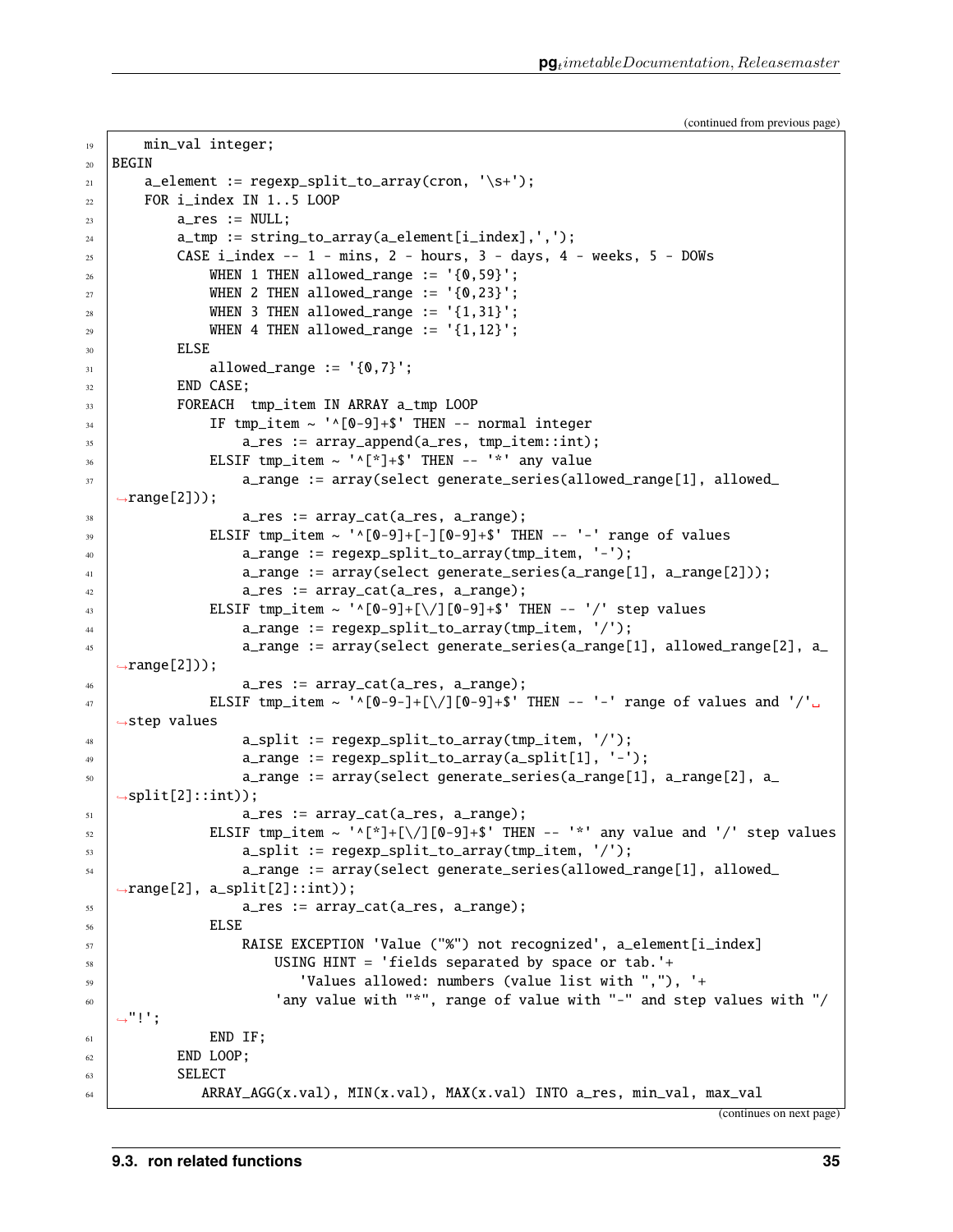```
65 FROM (
66 SELECT DISTINCT UNNEST(a_res) AS val ORDER BY val) AS x;
\sigma if max_val > allowed_range[2] OR min_val < allowed_range[1] THEN
68 RAISE EXCEPTION '% is out of range: %', a_res, allowed_range;
          END IF;
70 CASE i_index
71 WHEN 1 THEN mins := a_res;
72 WHEN 2 THEN hours := a_res;
73 WHEN 3 THEN days := a_res;
74 WHEN 4 THEN months := a_res;
75 ELSE
76 dow := a_{res};
77 END CASE;
78 END LOOP;
79 RETURN;
80 END:
81 | $$ LANGUAGE PLPGSQL STRICT;
82
83 CREATE OR REPLACE FUNCTION timetable.cron_months(
84 from_ts timestamptz,
85 allowed_months int[]
86 ) RETURNS SETOF timestamptz AS $$
87 WITH
88 am(am) AS (SELECT UNNEST(allowed_months)),
89 genm(ts) AS ( --generated months
90 SELECT date_trunc('month', ts)
91 FROM pg_catalog.generate_series(from_ts, from_ts + INTERVAL '1 year', INTERVAL
   \rightarrow'1 month') g(ts)
92 )
93 SELECT ts FROM genm JOIN am ON date_part('month', genm.ts) = am.am
94 | $$ LANGUAGE SQL STRICT;
95
96 CREATE OR REPLACE FUNCTION timetable.cron_days(
97 | from_ts timestamptz,
98 allowed_months int[],
99 allowed_days int[],
100 allowed_week_days int[]
101 ) RETURNS SETOF timestamptz AS $$
102 \quad WITH103 ad(ad) AS (SELECT UNNEST(allowed_days)),
104 am(am) AS (SELECT * FROM timetable.cron_months(from_ts, allowed_months)),
_{105} gend(ts) AS ( --generated days
106 SELECT date_trunc('day', ts)
_{107} FROM am,
108 pg_catalog.generate_series(am.am, am.am + INTERVAL '1 month'
109 - INTERVAL '1 day', -- don't include the same day of the next month
110 INTERVAL '1 day') g(ts)
\frac{1}{111} )
112 SELECT ts
113 FROM gend JOIN ad ON date_part('day', gend.ts) = ad.ad
114 WHERE extract(dow from ts)=ANY(allowed_week_days)
115 | $$ LANGUAGE SQL STRICT;
```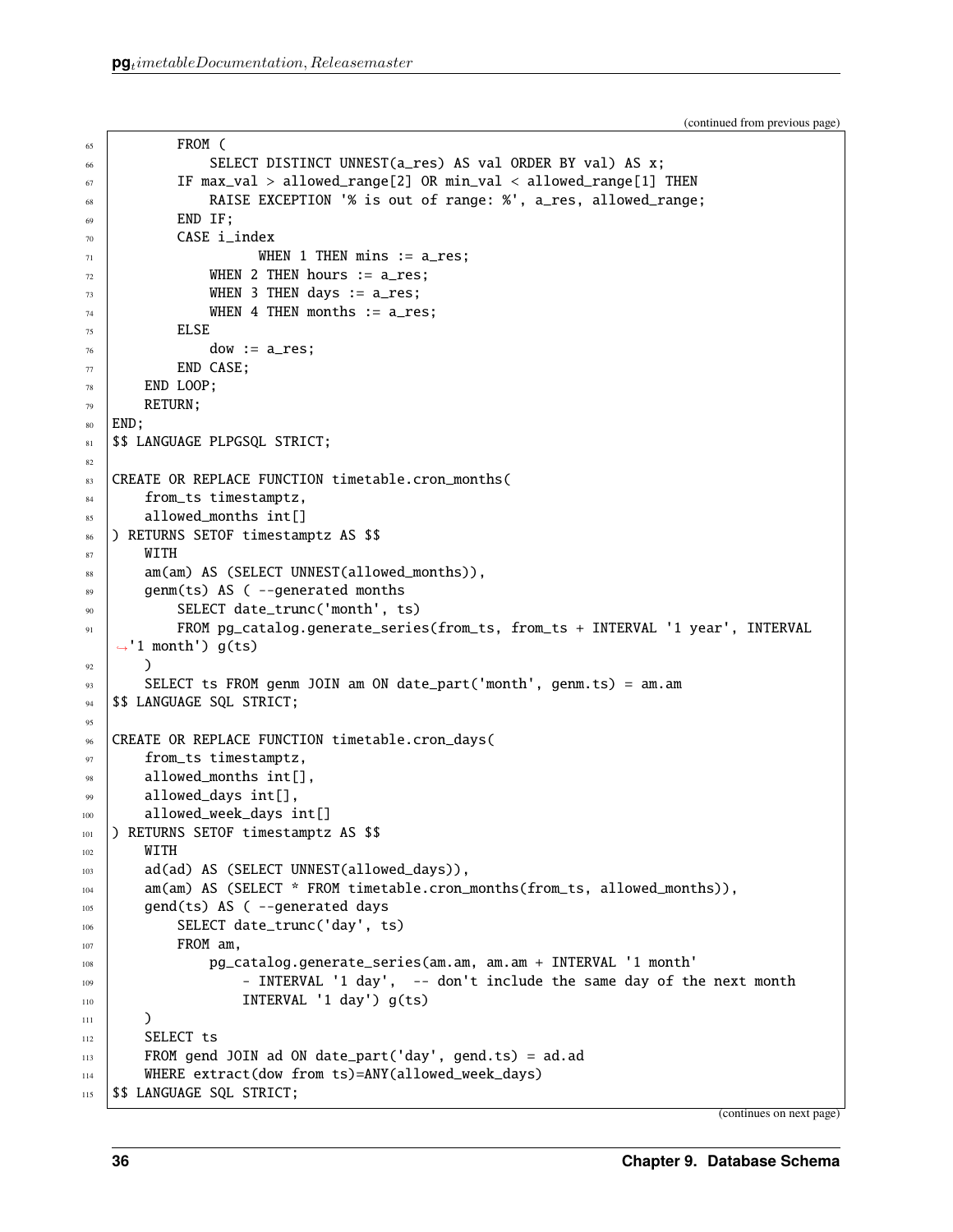```
(continued from previous page)
```

```
117 CREATE OR REPLACE FUNCTION timetable.cron_times(
118 allowed_hours int[],
119 allowed_minutes int[]
120 ) RETURNS SETOF time AS $$
121 WITH
122 ah(ah) AS (SELECT UNNEST(allowed_hours)),
123 am(am) AS (SELECT UNNEST(allowed_minutes))
124 SELECT make_time(ah.ah, am.am, 0) FROM ah CROSS JOIN am
125 $$ LANGUAGE SQL STRICT;
126
127
128 CREATE OR REPLACE FUNCTION timetable.cron_runs(
129 from_ts timestamp with time zone,
130 cron text
131 ) RETURNS SETOF timestamptz AS $$
132 SELECT cd + ct
_{133} FROM
134 timetable.cron_split_to_arrays(cron) a,
135 timetable.cron_times(a.hours, a.mins) ct CROSS JOIN
136 timetable.cron_days(from_ts, a.months, a.days, a.dow) cd
137 WHERE cd + ct > from_ts
138 ORDER BY 1 ASC;
139 $$ LANGUAGE SQL STRICT;
140
_{141} \vert -- is_cron_in_time returns TRUE if timestamp is listed in cron expression
142 CREATE OR REPLACE FUNCTION timetable.is_cron_in_time(
143 run_at timetable.cron,
144 ts timestamptz
145 ) RETURNS BOOLEAN AS $$
146 SELECT
147 CASE WHEN run_at IS NULL THEN
148 TRUE
149 | ELSE
_{150} date_part('month', ts) = ANY(a.months)
151 AND (date_part('dow', ts) = ANY(a.dow) OR date_part('isodow', ts) = ANY(a.dow))
152 AND date_part('day', ts) = ANY(a.days)
\text{153} AND date_part('hour', ts) = ANY(a.hours)
154 AND date_part('minute', ts) = ANY(a.mins)
_{155} END
156 FROM
157 | timetable.cron_split_to_arrays(run_at) a
158 | $$ LANGUAGE SQL;
159
160 CREATE OR REPLACE FUNCTION timetable.next_run(cron timetable.cron) RETURNS timestamptz␣
   \rightarrowAS $$
161 | SELECT * FROM timetable.cron_runs(now(), cron) LIMIT 1
162 | $$ LANGUAGE SQL STRICT;
163
```
116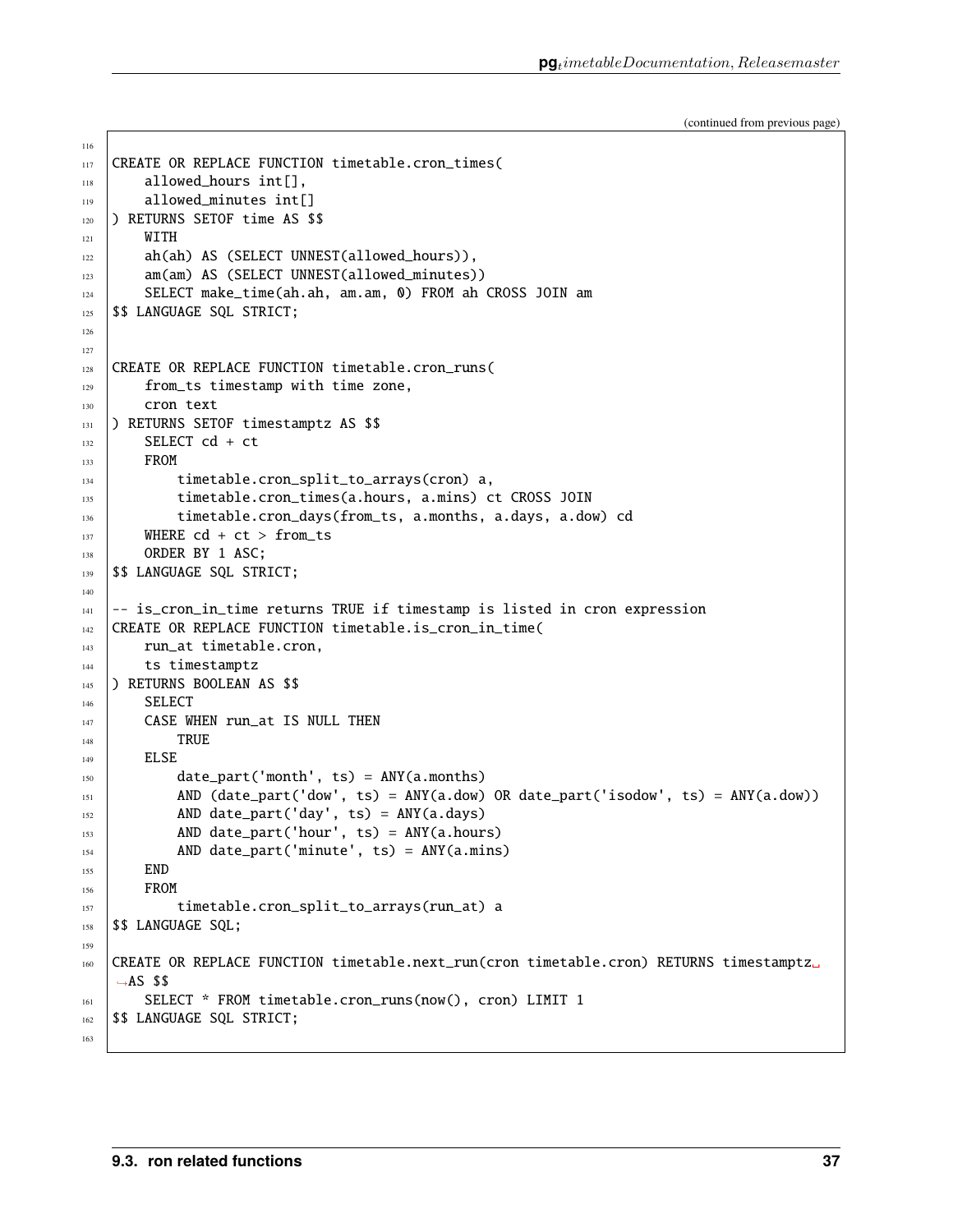## <span id="page-41-0"></span>**9.4 ER-Diagram**

| Physical Data Diagram                           |                                                  | timetable.active_session                      |
|-------------------------------------------------|--------------------------------------------------|-----------------------------------------------|
|                                                 | timetable.migration                              | dient_pid<br>int8 (NN)                        |
| Project: pg_timetable                           | int8 (NN)<br>¦sk id<br>₽                         | client_name text (NN)                         |
| Diagram: timetable schema                       | version text (NN)                                | int8 (NN)<br>server_pid                       |
| Company: Cybertec PostgreSQL International GmbH |                                                  |                                               |
| Author: Pavlo Golub and Hans-Jürgen Schönig     |                                                  |                                               |
| Date: 7/2/22                                    |                                                  | timetable.active_chain                        |
| Copyright: https://www.cybertec-postgresql.com/ | timetable.chain                                  | d chain_id<br>int8 (NN)                       |
| Version: v4.4                                   | (NN)<br>int <sup>8</sup><br>chain_id<br>Þ.       | client_name text (NN)                         |
|                                                 | H<br>(NN)<br>chain_name<br>text                  |                                               |
| timetable.log                                   | <b>Filmun_at</b><br>timetable.cron (D)           |                                               |
| ∏  ts<br>timestamp with time zone               | ŧ<br>max instances<br>int4                       |                                               |
| Ħ.<br>client_name<br>text                       | int4<br>timeout                                  |                                               |
| <b>目</b> pid<br>(NN)<br>int4                    | <b>E</b> live<br>bool                            |                                               |
| $(D)$ (NN)<br>log_level<br>timetable.log_type   | self_destruct<br>bool                            |                                               |
| Ħ.<br>message<br>text                           | exclusive_execution bool                         |                                               |
| message_data jsonb                              | H<br>client_name<br>text                         |                                               |
|                                                 | <b>Example 12</b> chain_name_key                 |                                               |
| timetable.execution_log                         |                                                  | timetable.parameter                           |
| <b>E</b> chain_id<br>int8                       |                                                  | int8<br>(NN) (FK)<br>task_id<br>Þ             |
| H.<br>task id<br>int8                           |                                                  | order_id int4<br>(NN)<br>Þ                    |
| command<br>text                                 | (chain_id=chain_id)                              | jsonb<br>value                                |
| 罰<br>timetable.command_kind (E)<br>kind         |                                                  | (task_id=task_id)<br>parameter_order_id_check |
| H<br>timestamp with time zone<br>last_run       |                                                  |                                               |
| a.<br>finished<br>timestamp with time zone      |                                                  |                                               |
| returncode<br>int4                              | timetable.task                                   |                                               |
| <b>目</b> pid<br>int8                            | task_id<br>int8                                  | (NN)                                          |
| 目<br>output<br>text                             | ेख<br>int <sup>8</sup><br>b<br>chain_id          | (FK)                                          |
| (NN)<br>client_name text                        | <b>E</b> task_order<br>float <sup>8</sup>        | (NN)                                          |
|                                                 | task_name<br>text                                |                                               |
|                                                 | <b>F</b> kind<br>timetable.command_kind (E) (NN) |                                               |
|                                                 | H<br>command<br>text                             | (NN)                                          |
|                                                 | H<br>run as<br>text                              |                                               |
|                                                 | H<br>database_connection<br>text                 |                                               |
|                                                 | ignore_error<br>bool                             | (NN)                                          |
|                                                 | autonomous<br>bool                               | (NN)                                          |
|                                                 | 目<br>int4<br>timeout                             |                                               |
|                                                 |                                                  |                                               |

Fig. 1: ER-Diagram